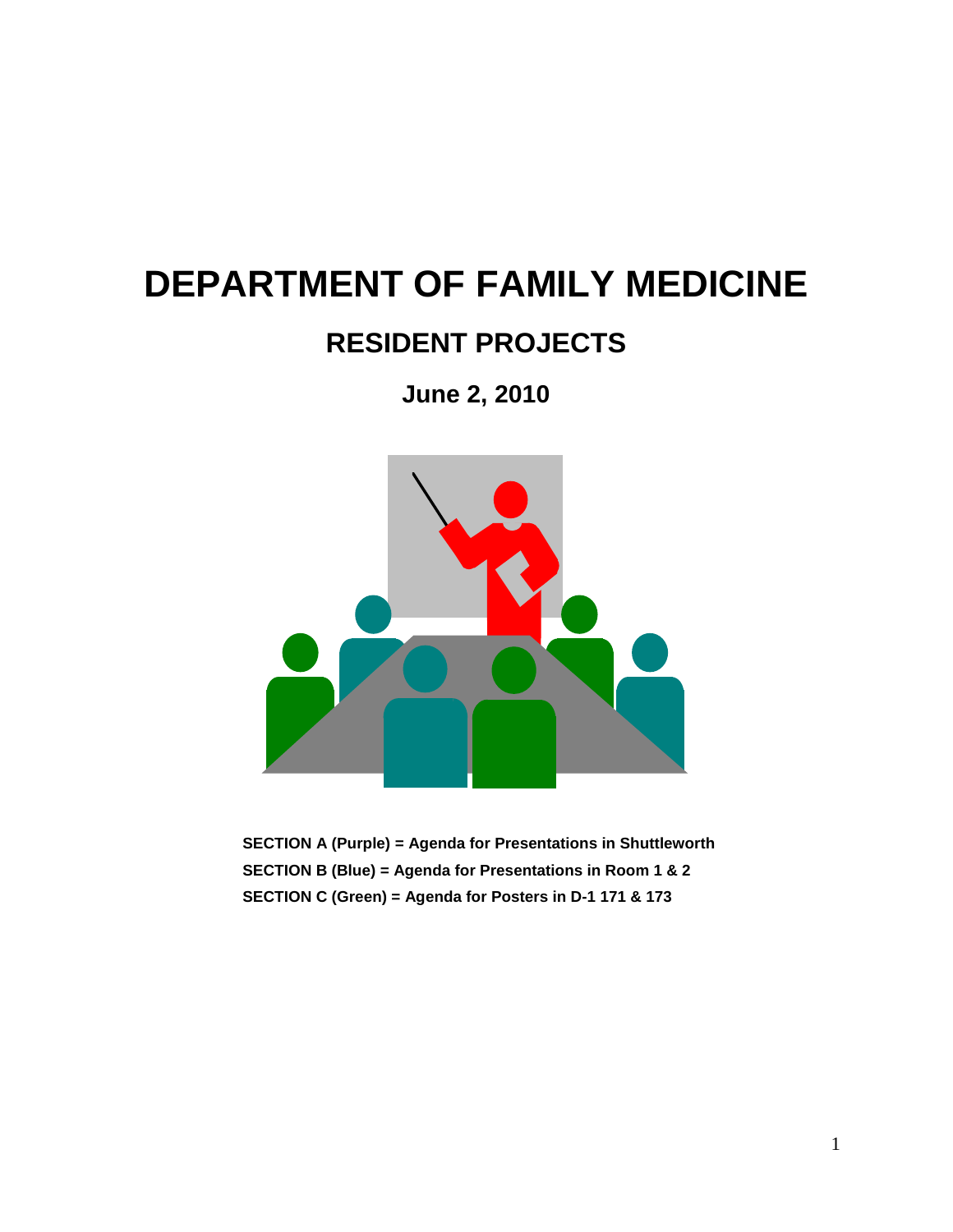## **SECTION A**

#### **PRESENTATIONS – SHUTTLEWORTH**

| <b>TIME</b> | <b>PRESENTER</b>                                                                      | <b>PRESENTATION</b>                                                                                                               |
|-------------|---------------------------------------------------------------------------------------|-----------------------------------------------------------------------------------------------------------------------------------|
| 08:00       | Coffee, Refreshments, Light Breakfast - Livingston Lounge                             |                                                                                                                                   |
| 08:45       | Dr. Eric Wong                                                                         | Opening Remarks in Shuttleworth                                                                                                   |
| 09:00       | Wassif, Ehab                                                                          | The Way We Learn In Family Medicine                                                                                               |
| 09:15       | Zakari, Joseph                                                                        | Patient Education Resource - Type II Diabetes                                                                                     |
| 09:30       | Urian, Ramona                                                                         | Family Physician's attitude and practice in dealing with dysfunctional uterine<br>bleeding (DUB) in premenopausal women           |
| 09:45       | Van Dam, Darren                                                                       | 2009 Canadian cholesterol guidelines:<br>Will they result in a change in<br>management?                                           |
| 10:00       | Coffee, Refreshments - Livingston Lounge<br>VISIT POSTER DISPLAYS - D1-171 and D1-173 |                                                                                                                                   |
| 10:45       | Kentner, Taryn                                                                        | Fever in a returned traveller: an update on dengue                                                                                |
| 11:00       | De Silva, Lande                                                                       | Impact of iron deficiency on cognitive skills and physical activity in nonanemic<br>children, adolescents and young men and women |
| 11:15       | Norrie, Deborah                                                                       | Screening for Cancer after Cosmetic Breast Augmentation                                                                           |
| 11:30       | Natuik, Shannon                                                                       | Falls in Long-Term Care: Analysis of Falls at Dearness Home and Review of<br><b>Medication Use and Fall Rates</b>                 |
| 11:45       | PLEASE HAND IN EVALUATION SHEETS                                                      |                                                                                                                                   |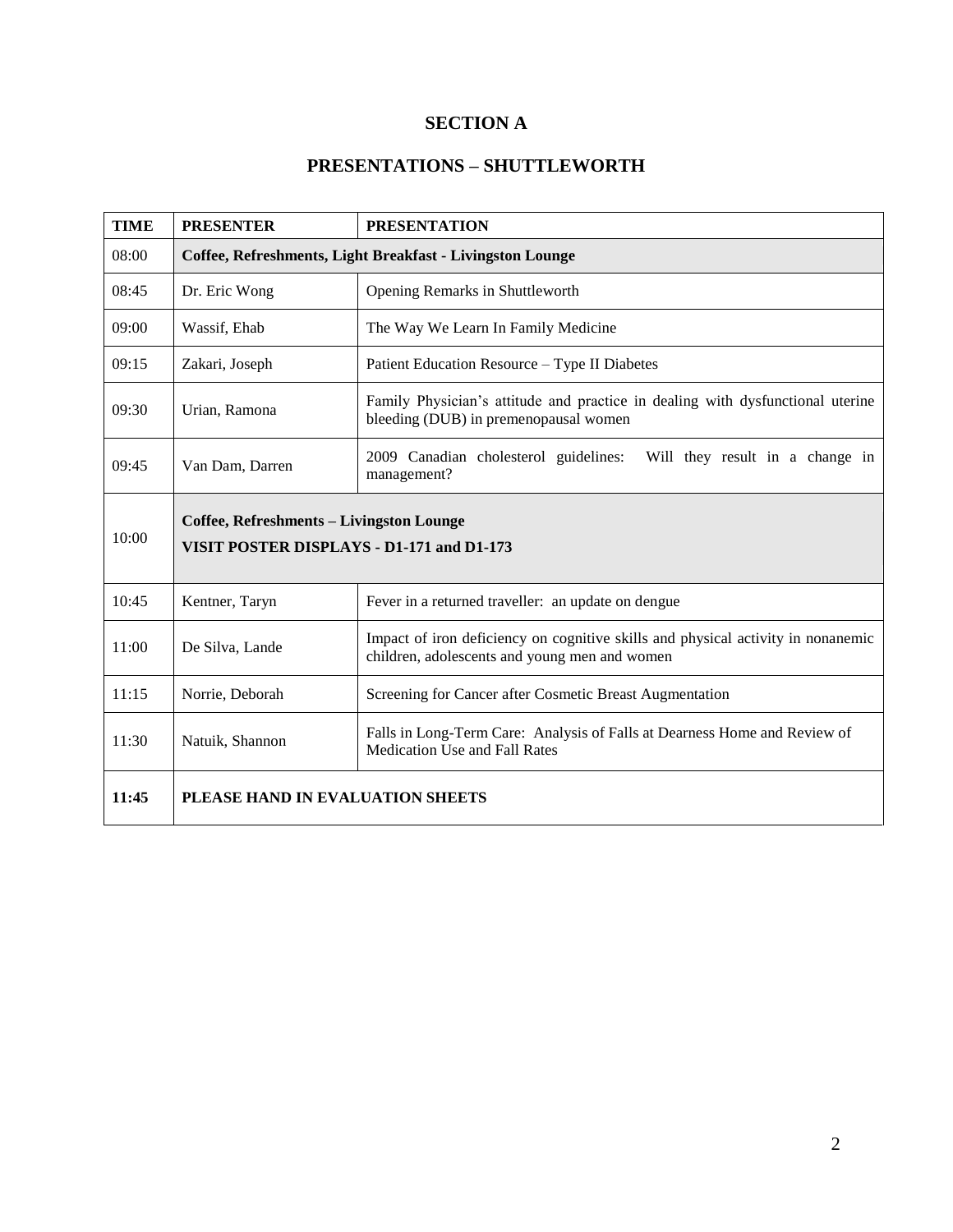## **The Way We Learn in Family Medicine**

#### *Dr. Ehab Wassif*

**Purpose:** The purpose of this study was to 1) identify the predominant learning styles among Family Medicine Residents and Staff Members in the Department of Family Medicine at the University of Western Ontario (UWO), 2) investigate the differences between International Medical Graduates (IMGs), Canadian Medical Graduates (CMGs) and Staff Members (SMs) in preferred learning styles, and 3) offer suggestions to improve didactic teaching in the Family Medicine Resident Academic Half-Days (AHD).

**Methods:** Kolb"s Learning Styles Inventory 3 (LSI 3) was used to determine the preferred learning styles of residents and staff members in the Department of Family Medicine at UWO. All eligible candidates were given a basic demographic questionnaire plus LSI 3 to complete.

**Results:** Seventy-eight participants were enrolled in the study out of estimated 150 possible participants. 55 were female (70.5 %) and 23 were male (29.5%). Of the 78, 10 were staff members (12.8%), 34 were CMGs (43.6%) and 34 were IMGs (43.6%). Overall, the predominant learning styles were converging (32.1%) and assimilating (30.8%). The predominant learning style among CMGs was converging (35.2%), among IMGs was assimilating (35.2%), and among SMs was diverging (40%).

**Conclusion:** There were no significant differences in preferred learning styles between IMGs and CMGs or between males and females. AHD sessions presented in an interactive way, ensuring both theoretical knowledge and hands on experience, could be the answer for residency training programs to maximize their residents" learning, as all learning styles would be addressed, and to ensure better attendance at AHD.

## **Patient Education Resource – Type II Diabetes**

#### *Dr. Joseph Zakaria*

A perfect storm is picking up strength in health care economics, given the state of the global economy, percentage of gross domestic product devoted to health care and a population trending towards increased age and other co-morbidities. Health policy research estimates that by 2025, 55% of the provincial expenditures in Ontario will be accounted for by health care spending.<sup>3</sup> Furthermore, the Canadian Diabetes Association (CDA) estimates that by 2014, more than 3.5 million Canadians (10% of the population) will be living with diabetes and its complications.<sup>5</sup> A paradigm shift is infiltrating the health care ranks, directed towards health promotion and prevention at the individual and population levels to address these critical issues. Diabetes represents a disease whereby these principles can be applied to decrease incidence, contain medication and hospitalization costs and improve overall longevity. This notion is drawing tremendous attention from various interest groups, health care providers, government officials and patients themselves. One of the essential pillars of this construct involves patient education regarding diabetes and this project will attempt to outline a blueprint towards reaching this collaborative objective. Through improving patient understanding of the disease, patient motivation in managing their disease, and recognition of concurrent targets and symptoms of co-morbid diseases, one hopes to lessen the impact of the storm on the horizon and improve population health outcomes. One can only wonder what the potential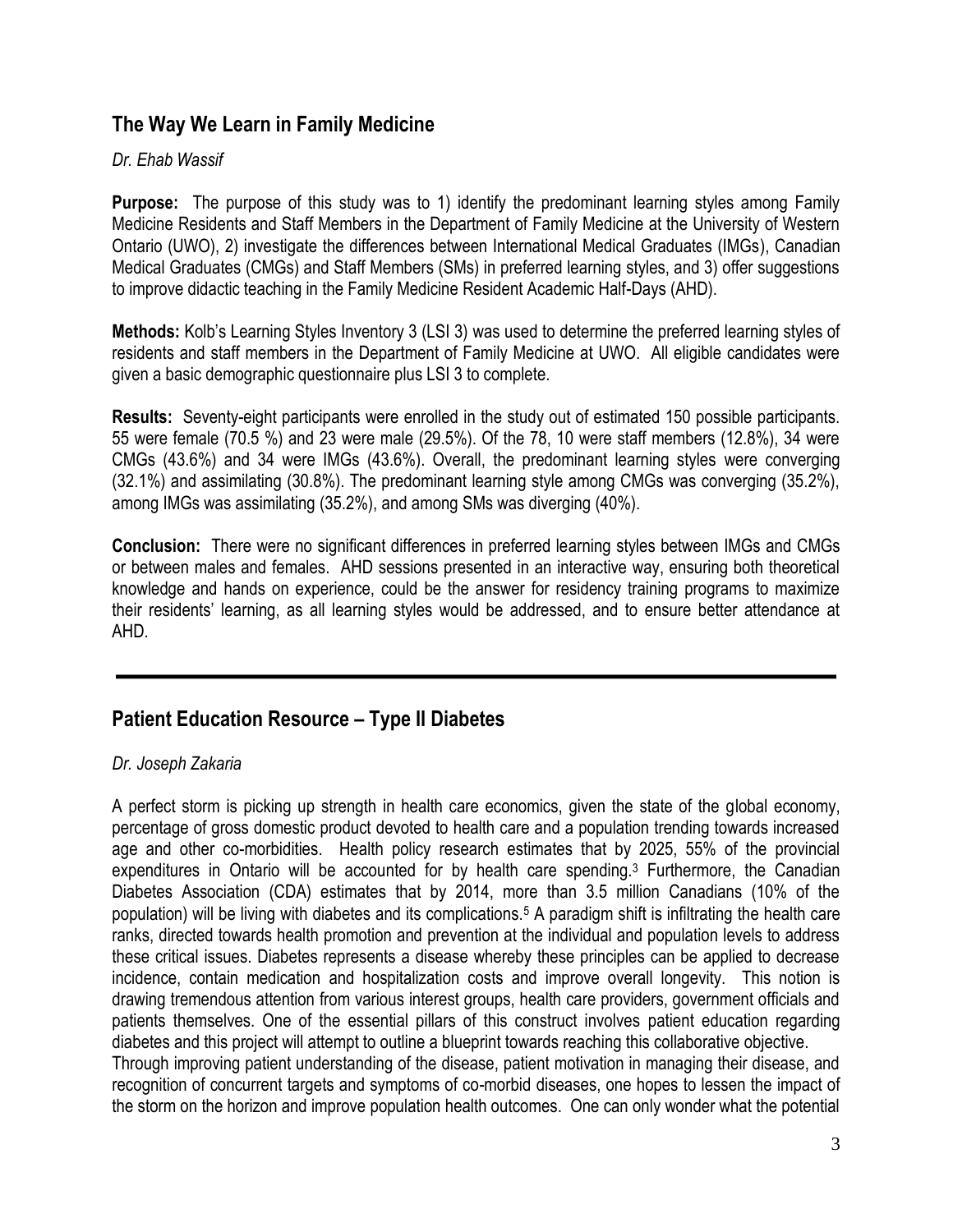burden of a multi-system disease affecting every 10<sup>th</sup> Canadian and their families will be on the nation in a period of relative economic uncertainty.

## **Family Physician's attitude and practice in dealing with dysfunctional uterine bleeding (DUB) in premenopausal women**

#### *Dr. Ramona Urian*

**Objectives**: To assess the attitude, knowledge and comfort level of family physicians in dealing with DUB in premenopausal women in the urban Family Medicine centers in London, Ontario. The secondary outcome was to assess if there is a need for more gynaecological training of family physicians and Family Medicine residents in this area.

**Methods**: We conducted a descriptive study using a multiple-choice questionnaire, involving residents and staff physicians. The dependent variables studied were: options for conservative management of DUB, comfort level in treating DUB, reasons for being uncomfortable, premedication and number of progestin IUD insertions per year, referral options, and desire to update skills.

**Results**: Surveys were handed in to 65 participants (75% responded). The reported first line treatment used in the medical management of DUB was NSAIDs (48.9%, n=23) followed by OCPs (36.2%, n=17) and progestins (8.5%, n=4). Progestin IUS was the third option used overall (34.5%, n=15). Most of the residents felt not at all or somewhat comfortable in managing DUB with procedural and nonprocedural methods, while staff physicians felt confident. The main reason for not inserting progestin IUSs was the lack of skills (71.45%, n=20).

**Conclusions**: Although the progestin IUS appears to be the most effective medical therapy for treating menorrhagia (12), it is still an underutilised method. Referral to other GP/FP colleagues appears as well underutilized. More training is still needed to increase the confidence of residents in dealing with DUB. This study is limited in its power by the small number of participants.

## **2009 Canadian Cholesterol Guidelines: Will they result in a change in management?**

#### *Dr. Darren Van Dam*

Cardiovascular disease (CVD) is a major cause of morbidity and mortality in Canada, estimated to account for one third of all deaths. Lipid metabolism disorder is one of the major contributing factors that predispose a patient to developing CVD. In November 2009 the Canadian Cardiovascular Society released updated consensus guidelines for the initiation and treatment targets of lipid lowering therapy. This study seeks to test the hypothesis that application of the new cholesterol guidelines will alter the risk stratification of patients and will result in more aggressive, earlier interventions for the treatment of hypercholesterolemia. A retrospective chart review was performed at the Byron Family Medical Centre (BFMC). 231 charts were identified that contained the International Classification of Primary Care (ICPC)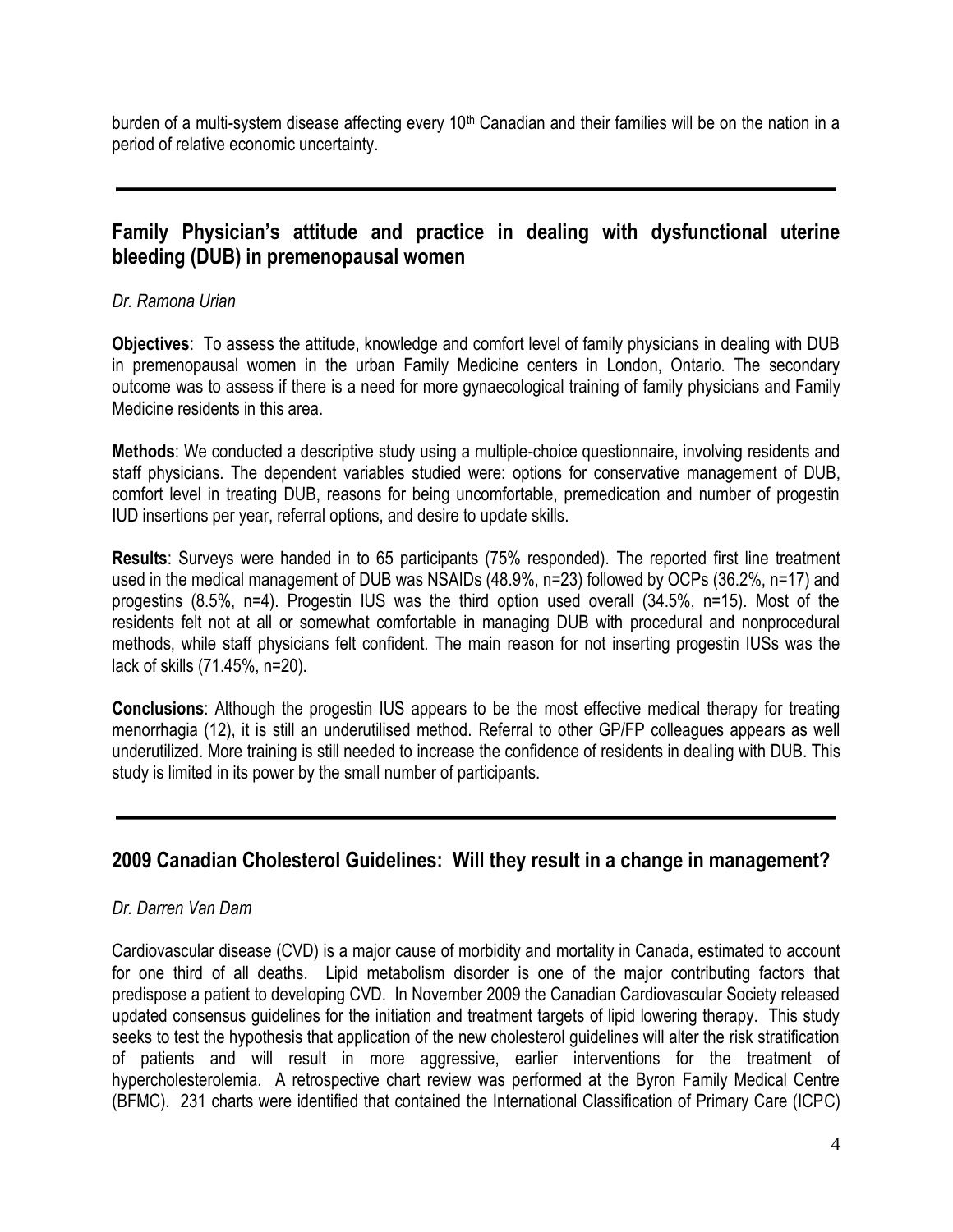diagnostic code T93 for lipid metabolism disorder. These charts had Framingham Risk Scores (FRS) calculated based on both the 2006 and 2009 guidelines, and comparison was made between treatment initiation criteria and treat-to targets based on the two guidelines. Results showed that for high and moderate FRS patients respectively, 63% and 60% of patients were being treated to target based on 2006 guidelines, compared with 49% and 11% after application of 2009 guidelines. This study shows that application of the new guidelines does significantly alter risk stratification and treatment targets for patients with established lipid metabolism disorder. Based on these results, the researchers recommend that all patients with lipid metabolism disorder or who are on lipid lowering agents should have their fasting lipid profile updated and treatment plan adjusted according to new guideline targets.

## **Fever in a returned traveller: an update on dengue**

#### *Dr. Taryn Kentner*

Dengue is an arbovirus with significant worldwide health and economical impact. (1; 2) While not a media frontrunner, such as malaria, tuberculosis, or HIV, dengue infects a large number of individuals each year with potential for future growth as climate change alters mosquito breeding territory. The Aedes aegypti is the main mosquito vector for transmitting the illness to humans and it lives primarily in the tropic and subtropic regions of the globe. (2; 3; 5)

Dengue has four main serotypes that infect humans: DEN 1, DEN 2, DEN 3, and DEN 4. (2; 4; 6) Pattern of repeat infection can affect the clinical picture of disease that surfaces. With regards to the clinical presentation, there is a spectrum of disease in dengue infection: Mild asymptomatic illness; Dengue fever, a febrile illness with rash, arthralgia, myalgia, headache; Dengue hemorrhagic fever, also a febrile illness but with hemorrhagic tendency, plasma leakage, and thrombocytopenia; Dengue shock syndrome, essentially dengue hemorrhagic fever with circulatory collapse and signs of shock. (3; 4; 5; 6) There is no specific management for dengue infection. Treatment is supportive and based on the clinical picture. (3; 4) Prevention of dengue fever is an ongoing challenge as economic downturn has diverted funds to other measures. However, personal protection with protective clothing, DEET repellent, and avoidance of endemic areas are relatively simple and inexpensive. (1; 14)

Dengue is a common infectious disease with major health implications in many countries in the world. While not very common in Canada, Canadian physicians should always consider it on their differential diagnosis of fever in a returned traveller.

## **Impact of iron deficiency on cognitive skills and physical activity in nonanemic children, adolescents and young men and women**

#### *Dr. Lande De Silva*

Many times when non anemic patients presented with low serum ferritin levels, we were uncertain about correcting the levels. This ambiguity made me interested in exploring the impact of low tissue iron status on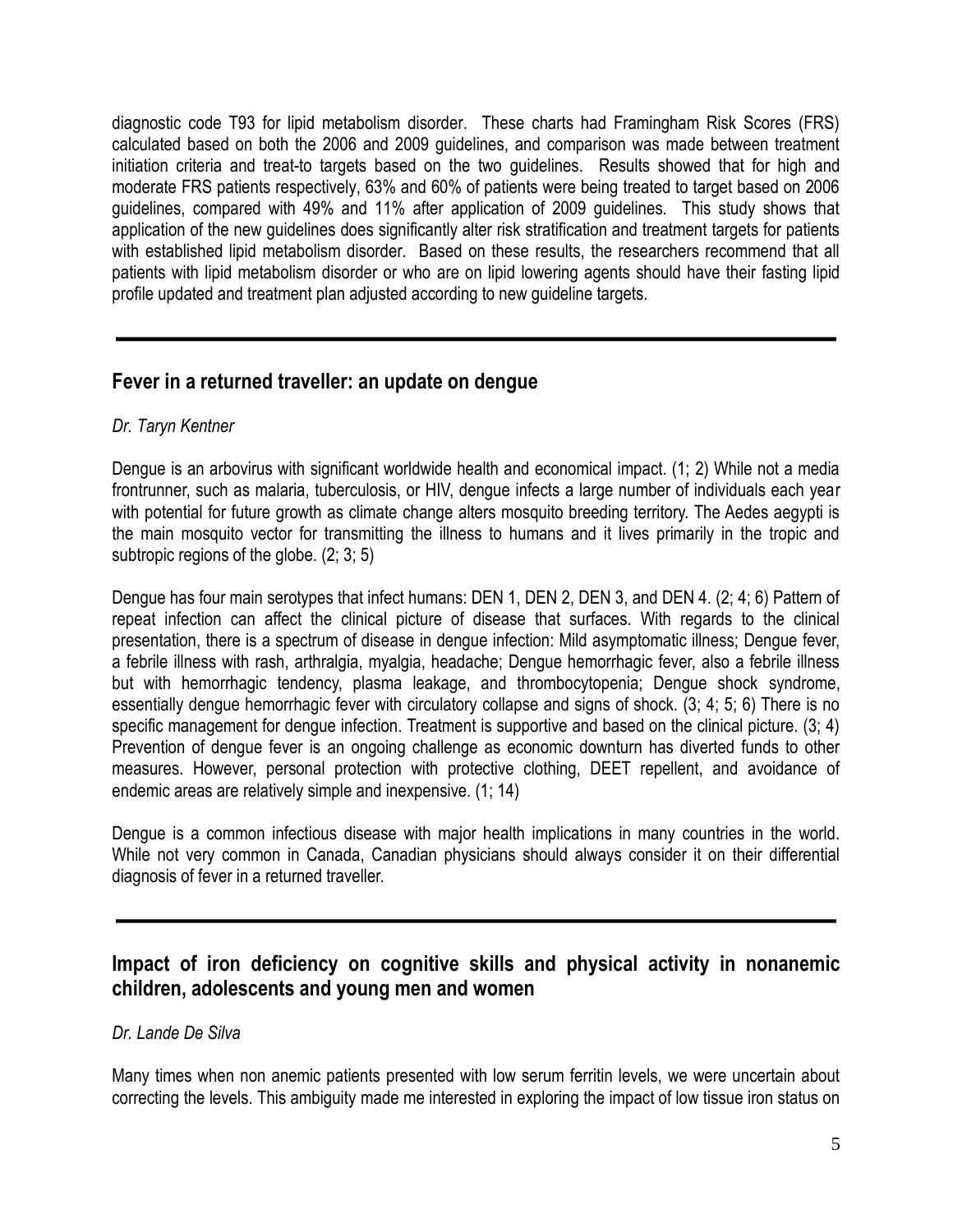functional status of non anemic patients. The impact of tissue iron status on cognitive and physical function was evaluated through a systematic review of the recent research literature.

Studies done on children and young adults suggest that iron deficiency without anemia can lead to decreased cognitive performance and endurance capacity (20, 21, 24, 25). These studies have shown that iron deficiency causes poor function in several domains of cognitive function like learning, memory, attention and work speed. Iron dependent changes in metabolism of CNS aminergic neurotransmitters like dopamine, serotonin and adrenalin is known to be responsible for poor cognitive function (13). Improvement in endurance capacity which was assessed using work speed, change in work rate, maximum oxygen consumption and respiratory exchange ratio, was noticed with iron supplementation in iron depleted non anemic subjects. Decreased endurance capacity in iron deficient non anemic subjects is apparently caused by reduced oxidative capacity in the muscles secondary to decreased activity of iron dependent oxidative enzymes (27, 39). In conclusion, reduced tissue iron status (in muscles and brain) can cause poor cognitive function and decreased work capacity. Hence, non anemic iron deficient patients with chronic fatigue and/or cognitive impairment may respond to iron supplementation.

## **A Review of Breast Cancer Screening in Women with Cosmetic Breast Augmentation**

#### *Dr. Deborah Norrie*

Since 1962, in increasing numbers, women have been having cosmetic breast augmentation surgeries to improve the shape or size of their breasts. There has always been concern that implants may increase the risk of breast cancer and may delay detection of breast cancer which may lead to poorer prognosis for the women affected. This paper reviews the historical and current relevant studies regarding breast implants and the risk of breast cancer, breast cancer screening and detection of breast cancer. It summarizes the Canadian and American Guidelines for breast cancer screening in previously augmented women and includes recommendations for screening drawn from the literature. There is no conclusive evidence that supports a positive association of breast augmentation and breast cancer. Although mammography screening for previously augmented women has decreased sensitivity and specificity, the majority of epidemiological studies seems to imply that women with augmentation who develop breast cancer are not diagnosed at a later stage and do not have increased mortality rates. There is some discrepancy among the smaller studies regarding later stage at diagnosis.

## **Falls in Long-Term Care: Analysis of Falls at Dearness Home and Review of Medication Use and Fall Rates**

#### *Dr. Shannon Natuik*

**Introduction:** Falls are a common occurrence among the elderly with as many as 30%-50% of people aged 65 or older having a fall annually. The risk of falls increases with age and the average fall rate for anyone aged 65 and up is approximately 0.65 falls per year.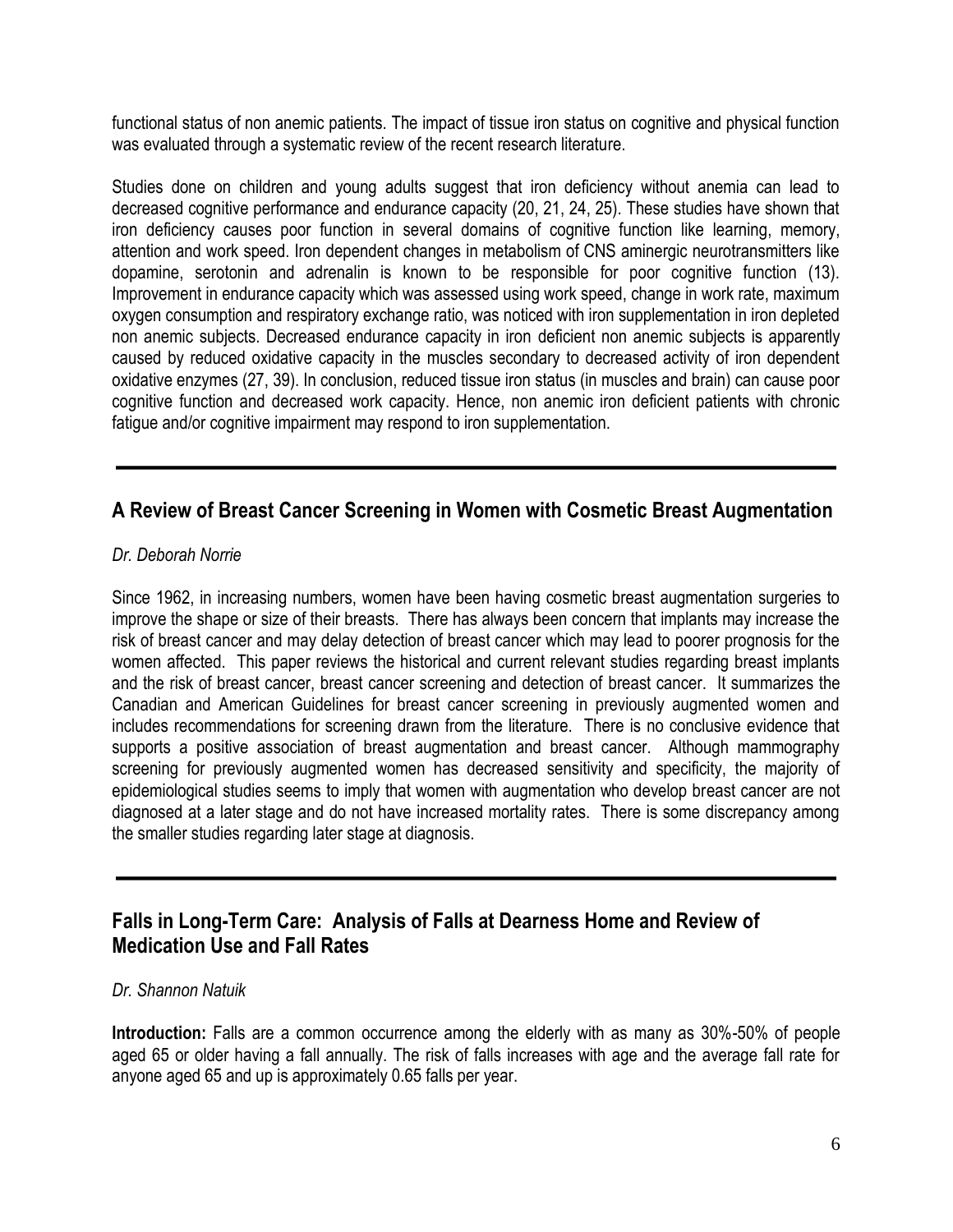It is well known that residents of long-term care (LTC) facilities are at higher risk for falls. These rates average approximately 1.7 falls/bed/year. Frequently, these individuals have complex medical histories with multiple comorbidities including both cognitive impairment and physical limitations. As a result of these numerous medical conditions, residents of LTC facilities are often prescribed multiple medications as treatments. Combined. these factors influence the potential for falls that may lead to injury and increase morbidity and mortality.

**Objectives:** 1) To evaluate and characterize falls occurring at Dearness Home and 2) to review the literature for medications that influence fall risk.

**Conclusion:** Of the four wards reviewed at Dearness, only one had fall rates substantially higher than the averages described in the literature. This ward overall had the youngest patient population but all residents had an underlying diagnosis of dementia or other cognitive disorder. Interestingly this ward also had the fewest average number of medications per person.

There are few randomized control trails studying the association of medications with falls. Most of the current evidence is derived from observational studies. Psychotropic medications including benzodiazepines, antidepressants, sedatives, hypnotics and neuroleptics are associated with an increased rate of falls. Vitamin D supplementation and less strict targets for hypertension and diabetes management are associated with fewer falls. Since fall risk is multifactorial and influenced by a dynamic combination of triggers including medical, physical, and environmental factors, optimizing medications alone will likely not eliminate falls completely, but could play an important role to reduce their occurrence.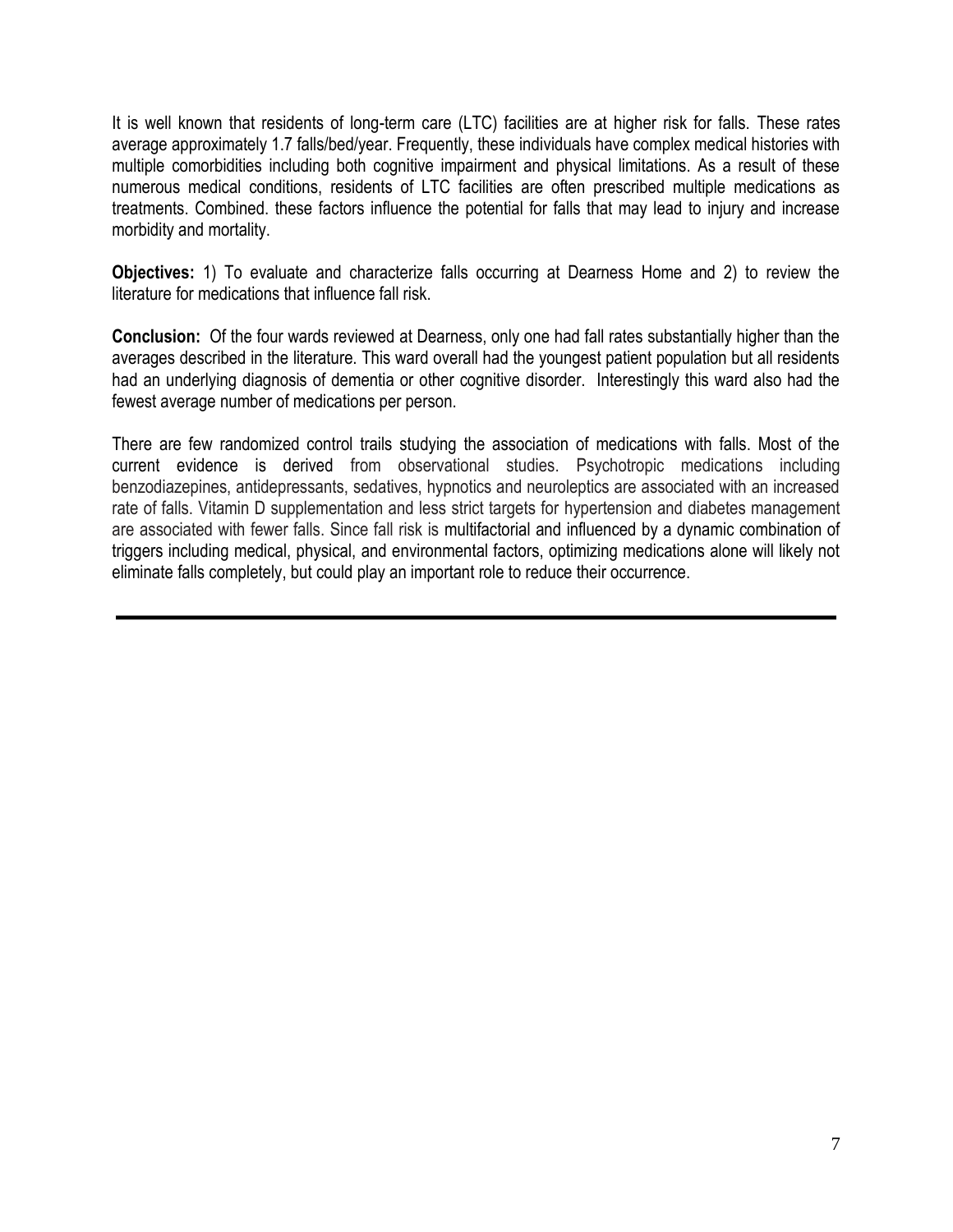## **SECTION B**

## **PRESENTATIONS – ROOMS 1 & 2**

| <b>TIME</b> | <b>PRESENTER</b>                                                                      | <b>PRESENTATION</b>                                                                                                           |
|-------------|---------------------------------------------------------------------------------------|-------------------------------------------------------------------------------------------------------------------------------|
| 08:00       | Coffee, Refreshments, Light Breakfast - Livingston Lounge                             |                                                                                                                               |
| 08:45       | Dr. Eric Wong                                                                         | Opening Remarks in Shuttleworth                                                                                               |
| 09:00       | Mahn, Joanna                                                                          | Sub-Acute Sensory Neuropathy: A Papaneoplastic Neurologic Syndrome                                                            |
| 09:15       | Chan, Nelson                                                                          | Gastric Carcinoma: Alarming features of dyspepsia                                                                             |
| 09:30       | Shu, Krishanthy                                                                       | <b>Brachial</b><br>Index: Screening for<br>Ankle<br>Peripheral<br>Arterial<br>Disease<br>in<br>Primary Care-A Clinical Review |
| 09:45       | Koudra, Fahamia                                                                       | Breastfeeding while on methodone: is it safe for the newborn experiencing neonatal<br>abstinence syndrome?                    |
| 10:00       | Coffee, Refreshments - Livingston Lounge<br>VISIT POSTER DISPLAYS - D1-171 and D1-173 |                                                                                                                               |
| 10:45       | Asem, Kevin                                                                           | Glomus tumour - A case report                                                                                                 |
| 11:00       | Yew, Dawn                                                                             | Anaphylaxis in an Office Setting                                                                                              |
| 11:15       | Tabor, Thomas                                                                         | The Secondary Prevention of Cerebrovascular Accident: A Case Study                                                            |
| 11:30       | McNeil, Ceara                                                                         | Accidental Digital Epinephrine Injection: To Treat or Not to Treat?                                                           |
| 11:45       | PLEASE HAND IN EVALUATION SHEETS                                                      |                                                                                                                               |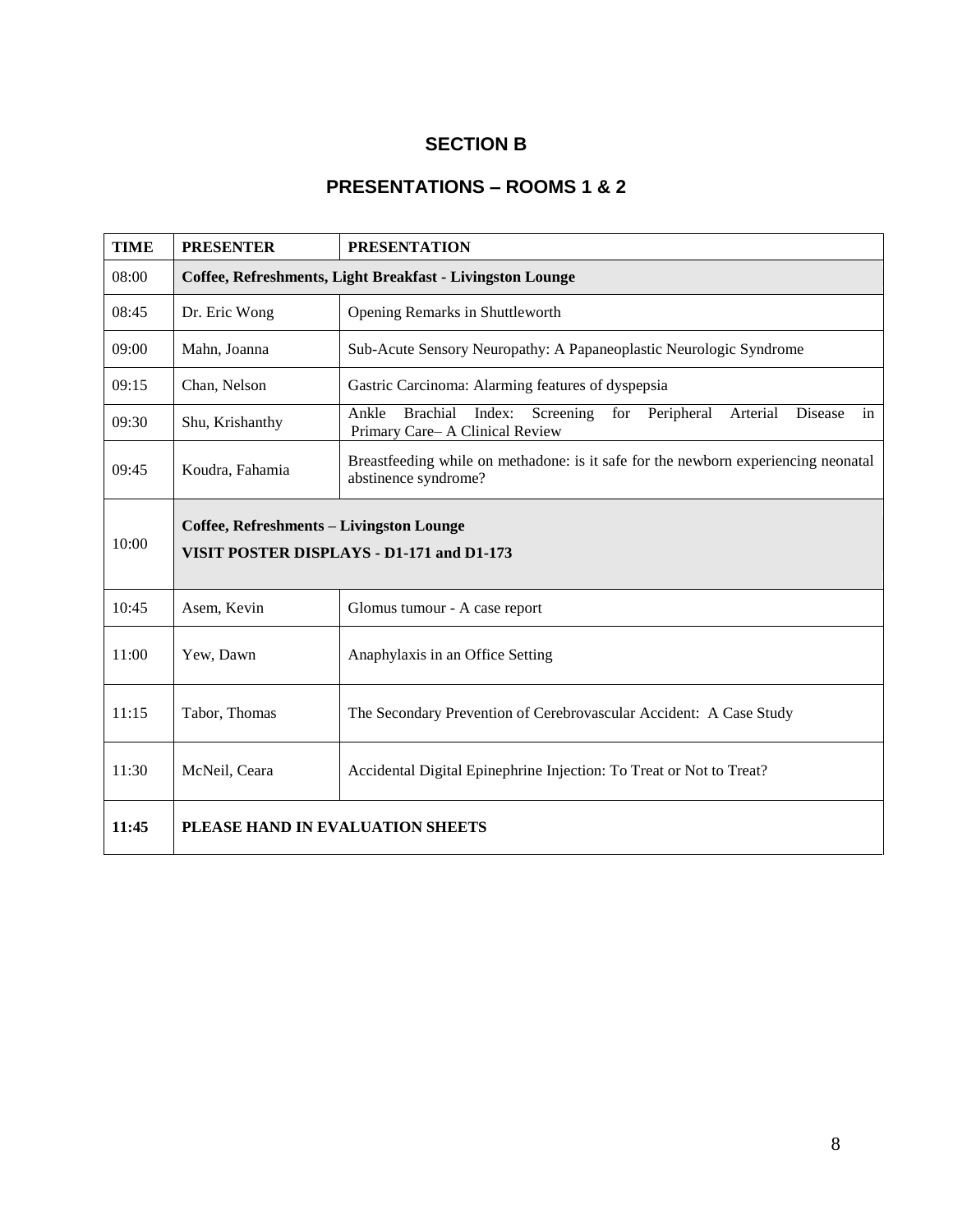## **Sub-Acute Sensory Neuropathy: A Paraneoplastic Neurologic Syndrome**

#### *Dr. Joanna Mahn*

The case on which this report is based was selected due to the opportunity it provides to both review paraneoplastic syndromes while also highlighting the importance of the physician-patient relationship in Patient-Centered Medicine.

The patient presented in this case presented with a subacute sensory neuropathy secondary to a Renal Cell Carcinoma. Initial patient complaints included intermittent numbness over her anterior right thigh present for a few months and difficulty with ambulation due to a feeling of weakness in her proximal leg musculature bilaterally. Initial investigations ordered by the family physician were not welcome by the patient since her primary objective was to have disability forms filled out instead of having her illness investigated.

This case was exceptionally challenging as a result of the differing initial goals and expectations of patient and physician. It demonstrates the importance of a patient-centered approach to medicine, most notably in this case the concept of finding common ground and setting realistic expectations. Often, as physicians, we are faced with difficult clinical scenarios paired with patients whose expectations are impractical, leaving us feeling discouraged and emotionally drained. These situations, in particular, warrant both an in-depth diagnostic work-up and recognition of the patient as whole. The patient must be acknowledged both as a physical being but also as an emotional being, who ideally should be able to function as part of the society in which he or she belongs.

## **Gastric Carcinoma: Alarming Features of Dyspepsia**

#### *Dr. Nelson Chan*

The following case report pertains to a woman who presented with symptoms of dyspepsia and was found to have gastric carcinoma. Dyspepsia is a common clinical complaint and its management can often be challenging. The majority of patients with dyspepsia have functional or benign disease but are clinical indistinguishable from patients with early gastric cancer. Fortunately, there has been an overall decline in the incidence and mortality of gastric carcinoma over the last several decades. Nevertheless, gastric carcinoma is still a common cancer worldwide and has a low survival rate. The literature has identified a number of risk factors such as previous Helicobacter pylori infection, foods high in salt and nitrates, increasing age and ethnicity. Histologically, 90-95% of gastric cancers are adenocarcinoma. Endoscopy is considered the gold standard for diagnosing gastric cancer. However, barium studies can be useful especially when endoscopy might not be readily available. From a patient care perspective, this case highlights the physician's roles as envisioned by the CanMEDS competency framework.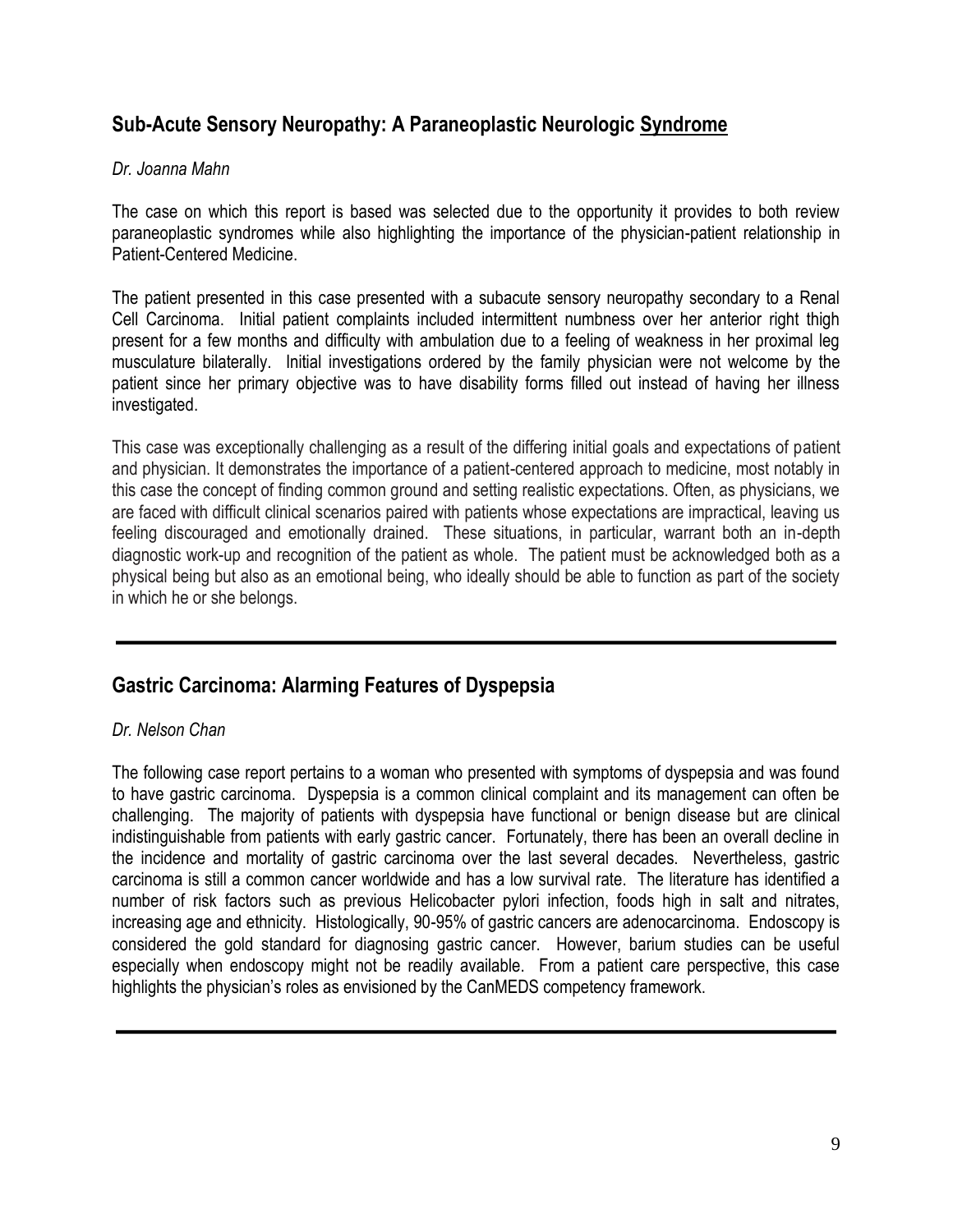## **Ankle Brachial Index: Screening for Peripheral Arterial Disease in Primary Care – A Clincal Review**

#### *Dr. Krishanthy Shu*

**Objective:** To highlight the importance of screening and diagnosing patients with Peripheral Arterial Disease (PAD) especially for those who are asymptomatic with high risk factors for Peripheral Arterial Disease (PAD) in primary care practice by performing Ankle Brachial Index.

**Methodology and Quality of Evidence:** PubMed was searched using the terms "Peripheral Arterial Disease", "Screening of PAD in primary care", "Ankle-brachial index" and "Atherosclerosis".

**Main Message:** Peripheral Arterial Disease affects over 8 million people in the United States and is associated with increased incidence of coronary artery disease and cerebrovascular disease. Canadian patient population lack awareness about PAD and primary care physicians rarely give importance in bringing awareness or screening patients with Ankle-Brachial Index (ABI) due to busy practice or lack of skills and equipment to do ABI in their office. Researches show measurement of ABI is a highly specific non-invasive screening and diagnostic test for PAD which takes average of 15 minutes to perform and potentially impact patient treatment plans. When depending solely on the patient"s history, an underestimation of prevalence of PAD may occur, and asymptomatic individuals will not be recognized at all.

**Conclusion:** Peripheral Arterial Disease a manifestation of systemic atherosclerosis, is a marker for coronary artery disease, cerebrovascular disease and renal artery atherosclerotic vascular disease. Patients with PAD have an increased risk of cardiovascular events such as myocardial infarction and stroke in addition to significant impairment in their quality of life and physical function. Family physicians must identify high risk patients for PAD and implement measurement of ABI as a screening/diagnostic test for PAD. Early identification and more aggressive medical interventions could substantially improve morbidity and mortality.

## **Breastfeeding while on methadone: is it safe for the newborn experiencing neonatal abstinence syndrome?**

#### *Dr. Fahamia Koudra*

**Objective:** The purpose of this project is to help family physicians understand the safety of breastfeeding for the newborn of mothers taking methadone.

**Methods:** This study consists of a discussion of two cases of neonatal abstinence syndrome (NAS) secondary to methadone exposure *in utero*. A comparison was made between a formula-fed and a breastfed infant. An extensive review of the literature was done regarding safety considerations for breast feeding in women on methadone. Articles on the topic were found by accessing Pubmed, Pubmed Central and Cochrane review through the University of Western Ontario electronic database.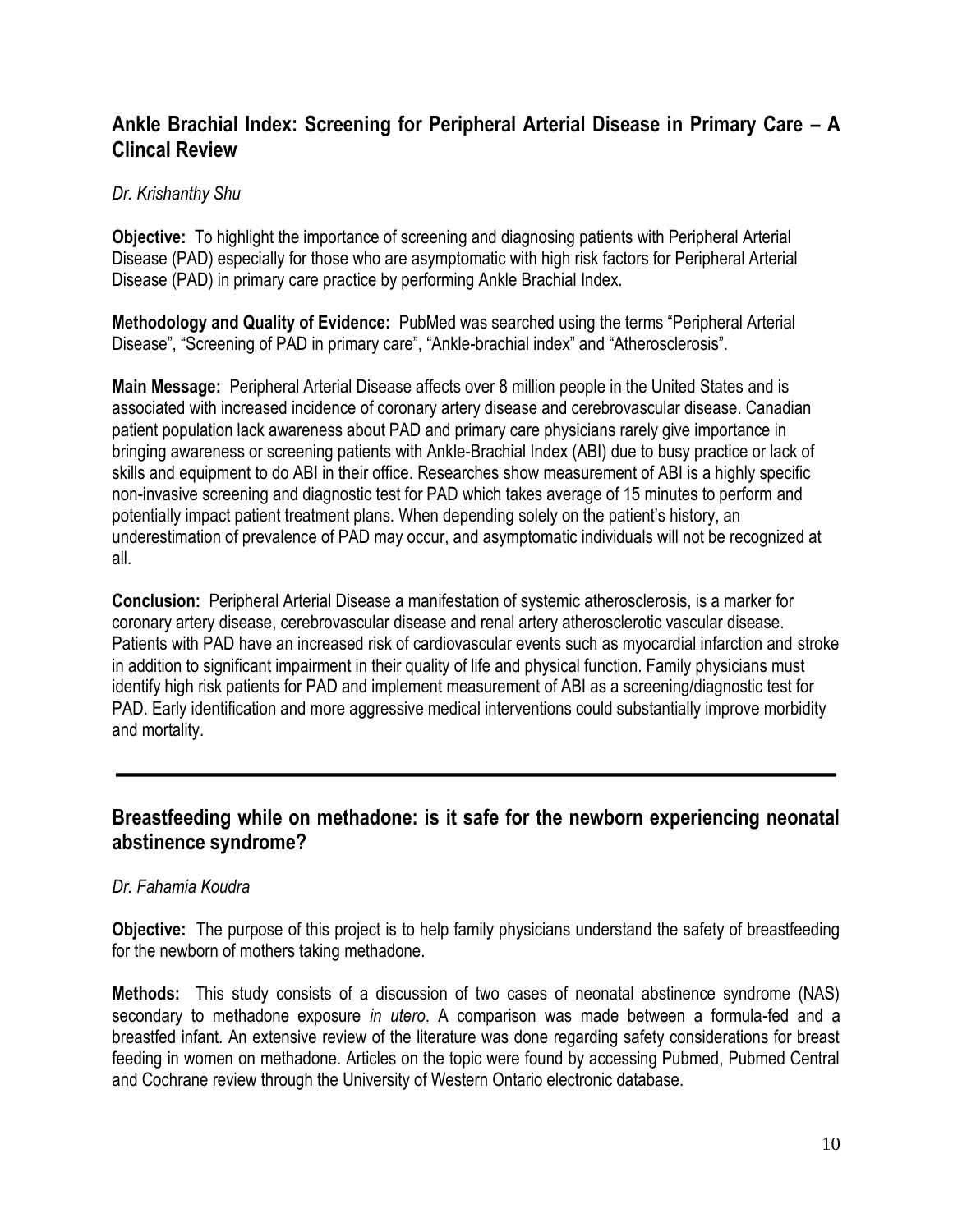**Results:** The breastfed infant had more severe symptoms and a longer hospital stay than the formula-fed infant. This finding is contrary to what is described in the literature.

Conclusions: Family physicians should be aware of the growing use of methadone during pregnancy and be proactive in screening for it. They should be able to recognize neonatal abstinence syndrome and initiate monitoring and treatment as per local protocols. And most important they should be aware of the advantages of breastfeeding and its safety while on methadone and be supportive to their patients.

## **Glomus tumour – A case report**

#### *Dr. Kevin Asem*

Glomus tumours are rare, benign vascular tumours typically occurring in the digits of hands. Although these tumours are predominantly benign, they can cause severe focal pain. The present case highlights the presence and recurrence of a glomus tumour in the index finger of a 39 year old female patient who presented with the classic triad of paroxysmal pain in the subungual area, point tenderness, and sensitivity to cold. She had been diagnosed with a glomus tumour 12 years back with curative surgical excision. However 4 months prior to our visit she started to develop recurrent symptoms. Her clinical examination confirmed the diagnosis which was further supported on imaging. It is my hope that highlighting this case brings awareness to this rare diagnosis.

## **Anaphylaxis in an Offic Setting**

#### *Dr. Dawn Yew*

The following is a case report of an anaphylactic reaction that resulted from immunotherapy given in an allergist's office. The patient was given emergency epinephrine intramuscularly but continued to deteriorate despite two doses of epinephrine. Intravenous access had to be obtained by staff nurses in the office and a slow infusion of intravenous epinephrine was given. Only with this course of action did the patient regain consciousness. Immunotherapy is commonly given in primary care offices. Current practice is to ensure that intramuscular epinephrine is available. However, life threatening anaphylaxis might not respond to intramuscular epinephrine alone. Awaiting emergency services or transport to the hospital can be too late. We are advocating that primary care offices be equipped for such emergencies and that physicians be trained to use intravenous epinephrine in the occasion that intramuscular epinephrine fails to suffice.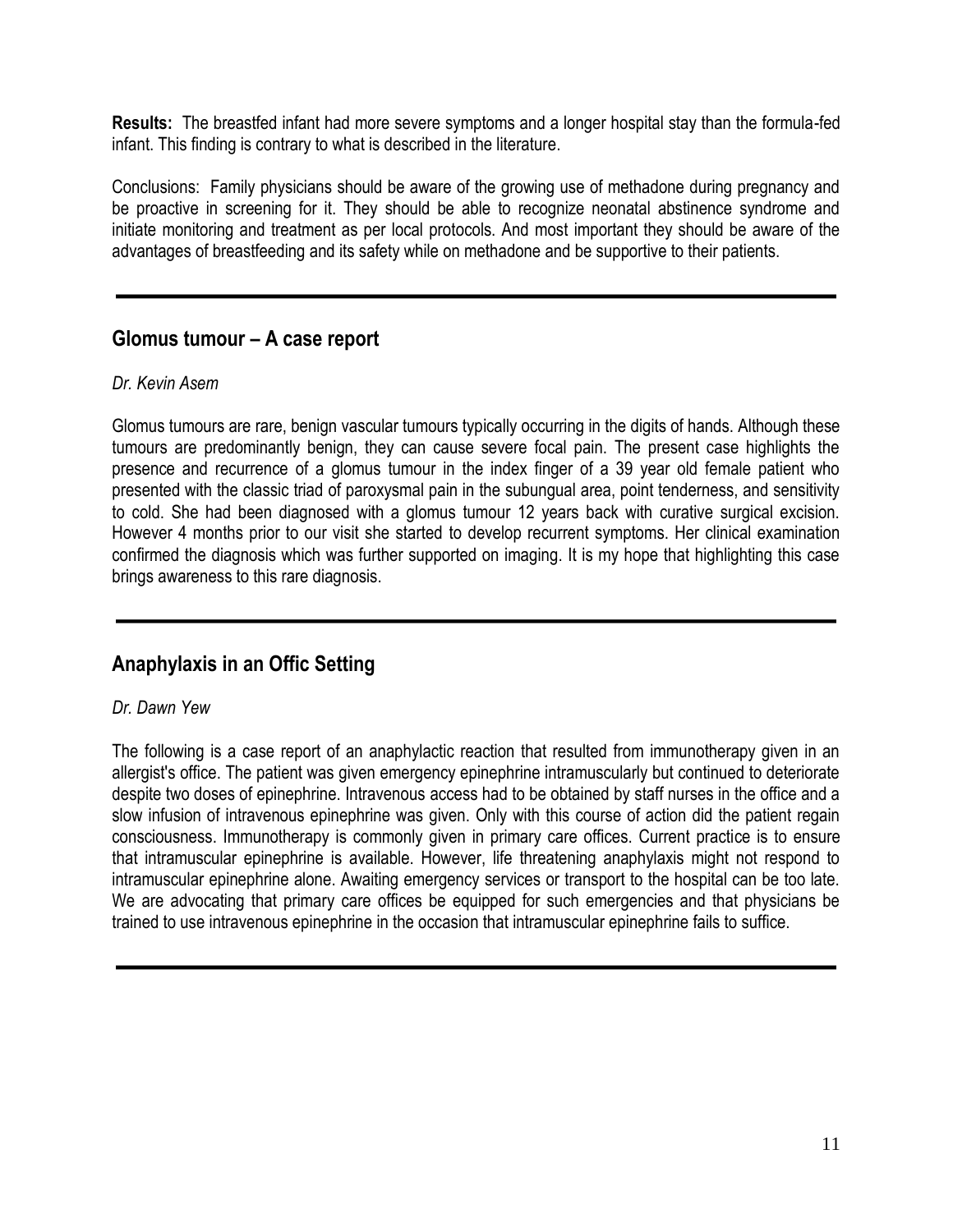## **The Secondary prevention of Cerebrovascular Accident: A Case Study**

#### *Dr. Thomas Tabor*

Cerebrovascular accidents (CVAs) are the  $3<sup>rd</sup>$  leading cause of death in Canada and each year over 14000 Canadians die from stroke. Although many patients present to the emergency department, the family physician should be familiar with the diagnosis, initial management and secondary prevention guidelines<sup>1</sup>. This case report features the interesting case of Mr. B, seen at the Byron Family Medical Centre in November, 2009. The objective of this report is to familiarize the family physician with the Advanced Cardiac Life Support (ACLS) guidelines for the acute treatment of stroke as well as the American Heart Association/American Stroke Assocation (AHA/ASA) guidelines on the secondary prevention of stroke. This report covers the driving guidelines for patients with visual impairments and cerebrovascular accidents. Other important aspects of this case include anatomical stroke localization on physical exam, the indications for carotid endarterectomy, and the psychosocial impact on this interesting patient. Finally, it highlights the techniques used in family medicine to manage complex, undifferentiated problems all within the context of the case.

The methods used to complete this report included a detailed chart review and a review of the appropriate guidelines. A large component of the project was also taken from personal interactions with the patient during his clinic appointments.

The major findings were that the changes to Mr. B"s medication regime appropriately reflected the recommendations of the AHA/ASA secondary prevention guidelines even though his risk factors were already well controlled. If management of this case could be changed, Mr. B would not have been allowed to drive to his initial appointment because this falls within a grey area in the guidelines. Subsequent management of Mr. B's risk factors and early detection of the medical complications of stroke will require the family physician to effectively use the four principles of family medicine. This will include being a skilled clinician, a resource to a defined practice population, community based, and maintaining a good doctorpatient relationship.

## **Accidental Digital Epinephrine Injection: To Treat or Not to Treat?**

#### *Dr. Ceara McNeil*

One of the potential complications of epinephrine autoinjector devices is accidental digital injection. Here, we present the case of a 68-year-old male who accidentally injected his thumb with epinephrine while trying to respond to his wife"s anaphylactic reaction. He developed pain, pallor, and sensory loss in his right thumb. He was treated with topical nitroglycerin paste, which helped to restore digital circulation. Other potential treatments of accidental epinephrine injection are discussed, as well as a proposed treatment algorithm.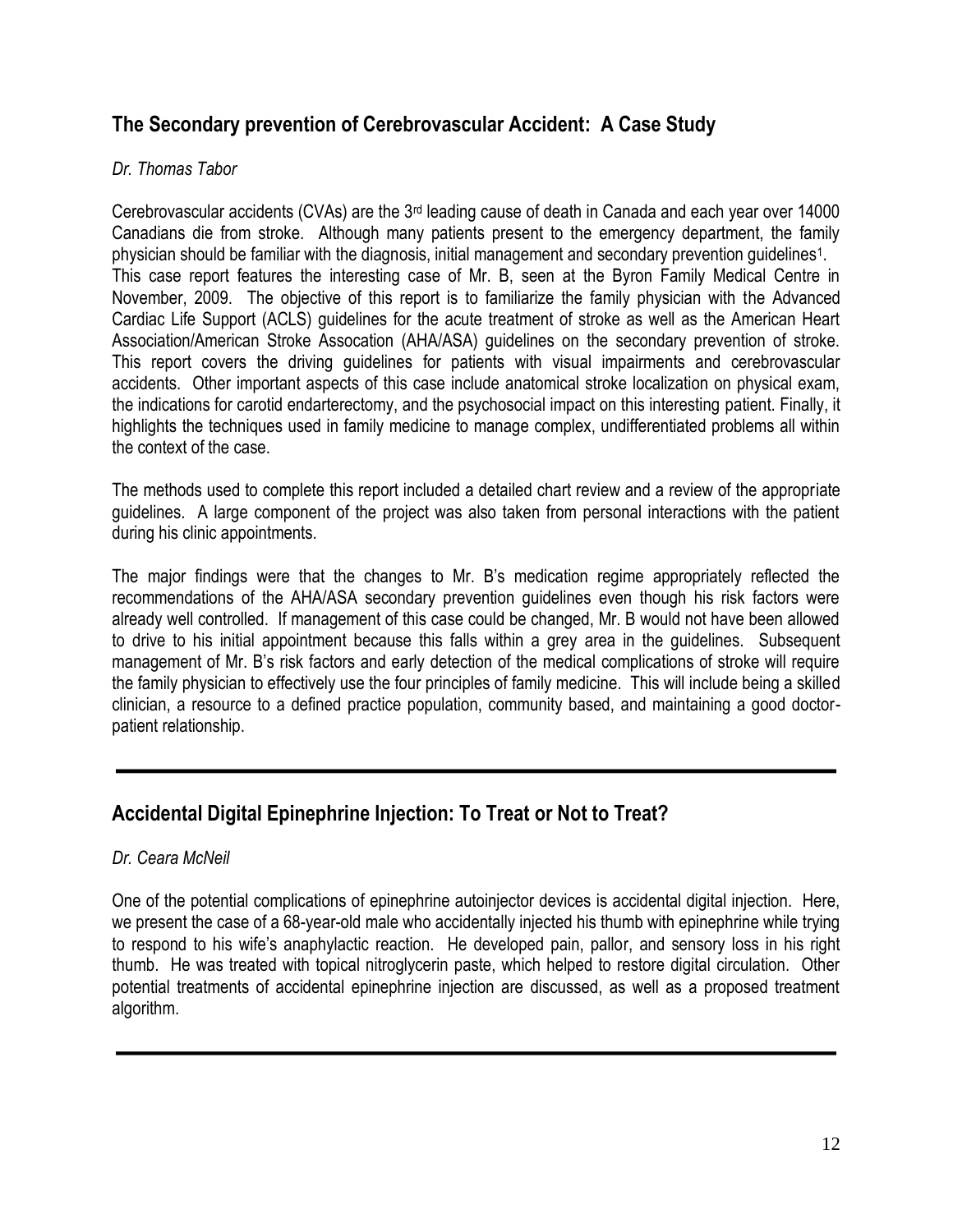## **SECTION C**

## **POSTER DISPLAYS – ROOM D-1 171 & D1-173**

| <b>PRESENTER</b>                 | <b>POSTER DISPLAY</b>                                                                                                                            |  |  |  |
|----------------------------------|--------------------------------------------------------------------------------------------------------------------------------------------------|--|--|--|
| Blaine, William                  | Transient Global Amnesia: A Case Study                                                                                                           |  |  |  |
| Chuang, Evelyn                   | Lessons Learned From a Devastating Case of Back Pain                                                                                             |  |  |  |
| Hamilton, Joel                   | Prostate Cancer Screening: Understanding the use of Prostate Specific Antigen<br>(PSA)                                                           |  |  |  |
| Iankova, Vesselina               | Acne management                                                                                                                                  |  |  |  |
| Patel, Kaleena                   | Chronic Malnutrition in New Immigrant-Refugees                                                                                                   |  |  |  |
| Schlosser, Alexandra             | Adult complications of preterm birth: a case report                                                                                              |  |  |  |
| Shareef, Raghad                  | Delivery of a fetus in breech                                                                                                                    |  |  |  |
| Sidhu, Kanwarinder               | Parkinson's Disease in Primary Care                                                                                                              |  |  |  |
| Renaud, Monique                  | Plan B Emergency Contraception: Knowledge, Experiences and Attitudes among<br>Rural Women at an Academic Family Practice in Southwestern Ontario |  |  |  |
| Koka, Pavan                      | Economic Evaluation of Open Versus Endovascular Repair of Blunt Traumatic<br>Thoracic Aortic Injuries                                            |  |  |  |
| Faisal, Shazia                   | Safety and efficacy of biologics in the treatment of Rheumatoid Arthritis                                                                        |  |  |  |
| Nuica, Alina                     | The utility of BpTRU Machine in the Primary Care Physicians' Office: Literature<br>Review                                                        |  |  |  |
| Burgess, Stephen                 | Advanced Therapeutics in Chronic Plaque Psoriasis for the General Practitioner                                                                   |  |  |  |
| Lee, Patricia                    | An update on Child Automobile Restraint Systems for General Practitioners                                                                        |  |  |  |
| Nicholson, Marcia Ann            | Screening for Intimate Partner Violence in Primary Care: The Result of a<br><b>Systematic Literature Review</b>                                  |  |  |  |
| Osoro, Beatric                   | Pediatric depression: underdiagnosed and undertreated                                                                                            |  |  |  |
| PLEASE HAND IN EVALUATION SHEETS |                                                                                                                                                  |  |  |  |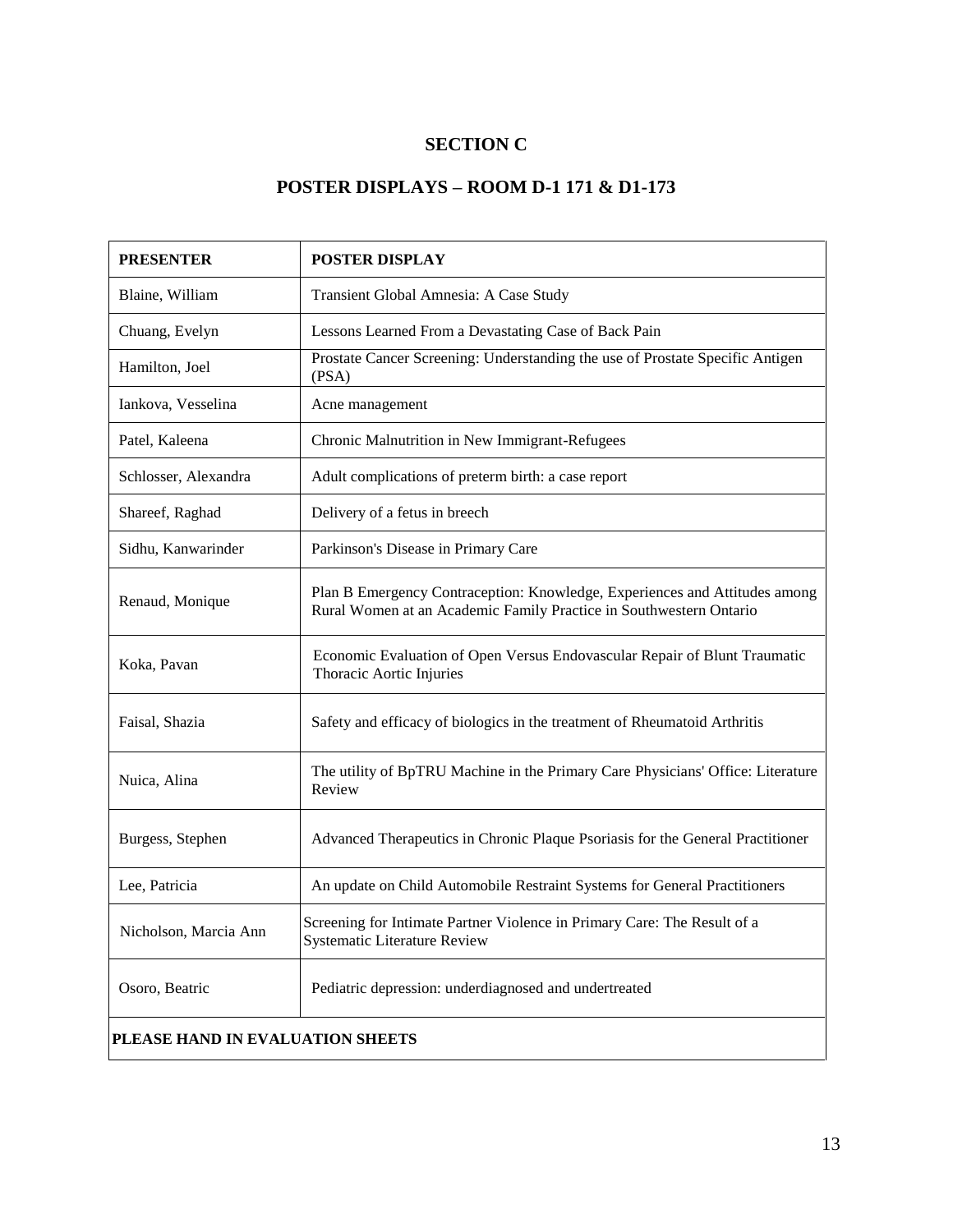## **Transient Global Amnesia: A Case Study**

#### *Dr. William Blaine*

**Background:** Transient Global Amnesia (TGA) was first described by Fisher and Adams in 1958. The ability to diagnose and manage TGA is relevant to primary care medicine because the incidence of TGA is between 23-32 episodes per 100 000 population per year in the United States.

**Case Description:** The specifics of a case involving a 60 year old gentlemen who suffered a sustained episode of non-traumatic anterograde amnesia will be discussed.

**Discussion:** TGA is relatively common diagnosis. Several conditions that may present in a similar manner must be recognized to prevent significant morbidity and mortality. The etiology of TGA remains obscure but imaging studies consistently implicate neurons in the CA-1 Sommer section of the Hippocampus. Currently, the leading theories proposed for the transient symptoms of TGA involve either arterial ischemia or venous congestion in the distribution of the Hippocampus. TGA is a self-limited condition that rarely recurs.Patients with typical TGA symptoms are not at increased risk for mortality, stroke or epilepsy. The treatment of TGA is supportive care, however, the appropriate management of this condition hinges on excluding other medical causes for the amnesia.

**Conclusion:** Many of the potential differential diagnosis of TGA can be excluded by applying the validated diagnostic criteria for TGA. The symptoms of TGA are self-limited and the symptoms rarely recur. The appropriate treatment of TGA is limited to supportive care.

## **Lessons Learned from a Devastating Case of Back Pain**

#### *Dr. Evelyn Chuang*

Lower back pain is a common problem encountered in the family practice setting. While most are due to mechanical causes that improve without intervention, delaying or misdiagnosing those cases with worrisome features can have dire consequences.

This case report describes a patient who presented with acute on chronic back pain. The initial radiological investigation revealed a wedge compression fracture, which was presumed to be secondary to osteoporosis. Symptomatic management was initiated yet the pain persisted. On routine investigation a few months later, the patient's hemoglobin was found to be 69. Her anemia was attributed to Arthrotec use, even though she was also on Pariet. During her hospital admission, the patient"s bloodwork showed pancytopenia with elevated total protein. A diagnosis of multiple myeloma was finally made.

An overview of multiple myeloma, including common complications, is provided. In addition, pathological differentials of acute back pain in an elderly patient, along with the investigational considerations, are discussed. Also, the safety of Arthrotec use is the geriatric population is reviewed.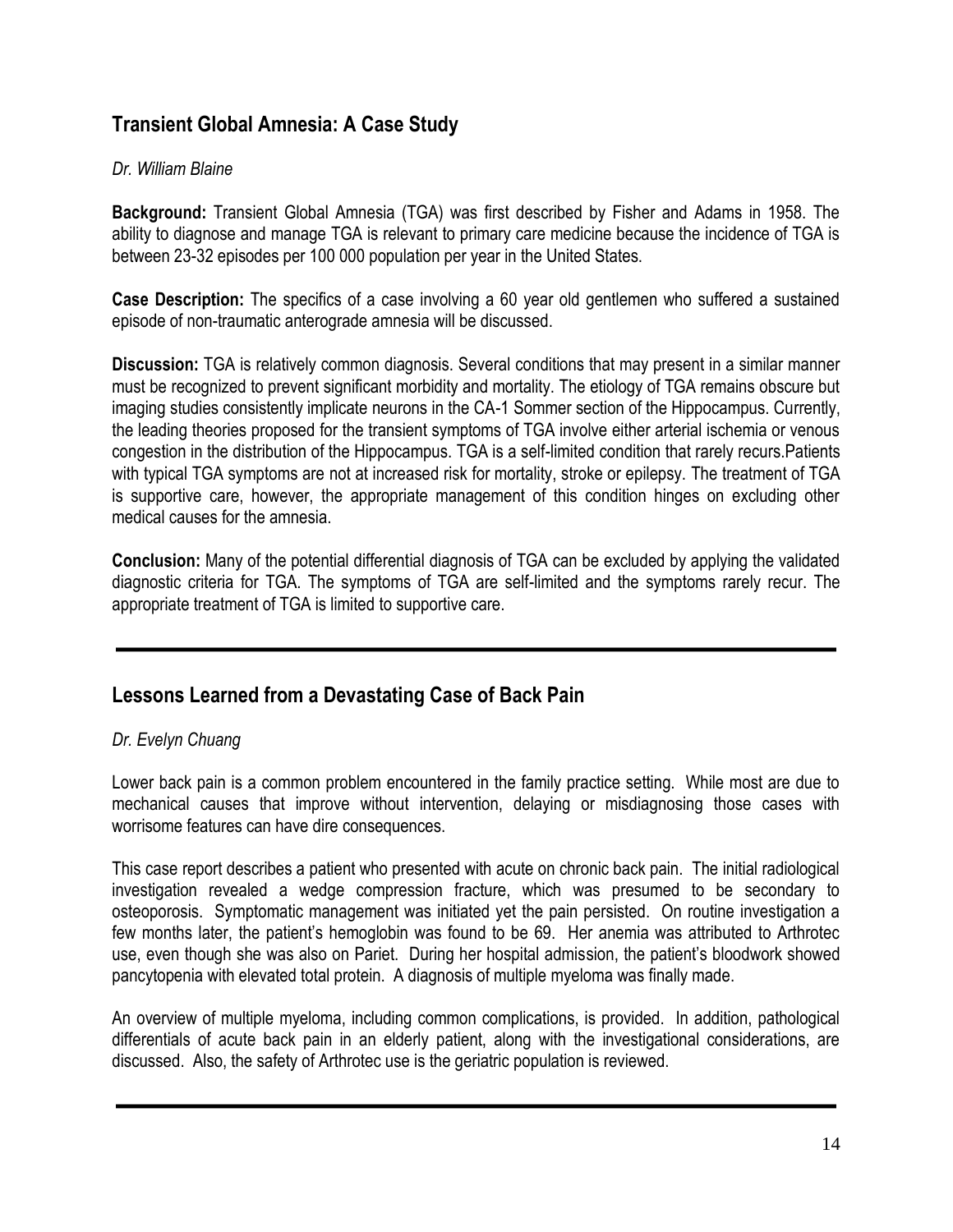## **Prostate Cancer Screening: Understanding the Use of Prostate Specific Antigen (PSA)**

#### *Dr. Joel Hamilton*

Prostate cancer is the commonest non-dermatologic cancer and third leading cause of cancer-related mortality in Canada. One in seven Canadian men will be diagnosed with prostate cancer in their lifetime. Screening and early diagnosis of prostate cancer remains a controversial issue, especially the use of the prostate specific antigen (PSA) test. Recent data indicates PSA testing may reduce prostate cancer mortality; however, the benefits of PSA have yet to exceed the risks of overdiagnosis and overtreatment of clinically "insignificant" prostate cancer. In Canada, PSA testing is not currently recommended for mass population screening of all age-appropriate males; however, it is considered an appropriate test for wellinformed men seeking early diagnosis of prostate cancer. Research has shown that patients who review educational pamphlets are better able to participate in decision-making processes. The *Understanding the Use of Prostate Specific Antigen* brochure is designed to help family physicians educate their male patients about the prostate gland, prostate cancer, and the risks and benefits of the PSA test. The decision to pursue the early diagnosis of prostate cancer is one that every men should be afforded the opportunity to make based on their own knowledge and values. Ultimately, the choice to participate in PSA testing is a personal one that requires careful deliberation of the risks and benefits of the test outlined in this brochure.

## **Acne Management**

#### *Dr. Vesselina Iankova*

**Objectives:** A case report of acne management. To discuss some of the new therapeutic drug developments and strategies in managing acne and to emphasize the importance of an early and aggressive treatment.

**Methods:** Two patients with different types and severity of acne were treated in a family medicine office. The literature review on current acne management was conducted searching Medline, Cochrane library, UptoDate, and medical journals.

**Key Findings**: The first patient with mild-to-moderate acne was started on combination therapy with topical retinoin and topical antibiotic, while the second patient with scarring acne was successfully treated with systemic isotretinoin and monitored for side effects.

There is a strong evidence from well-designed, randomized, controlled studies for use of a combination of a topical retinoid and antimicrobial agent as a first line therapy for acne; adapalene plus oral antibiotics in the treatment of moderate or moderately severe acne; fixed-dose combination products; topical retinoid monotherapy as a maintenance therapy.

Oral isotretinoin is effective for the treatment of acne but can be associated with severe adverse effects. Evidence from nonrandomized trials suggests that medication adherence in acne is poor.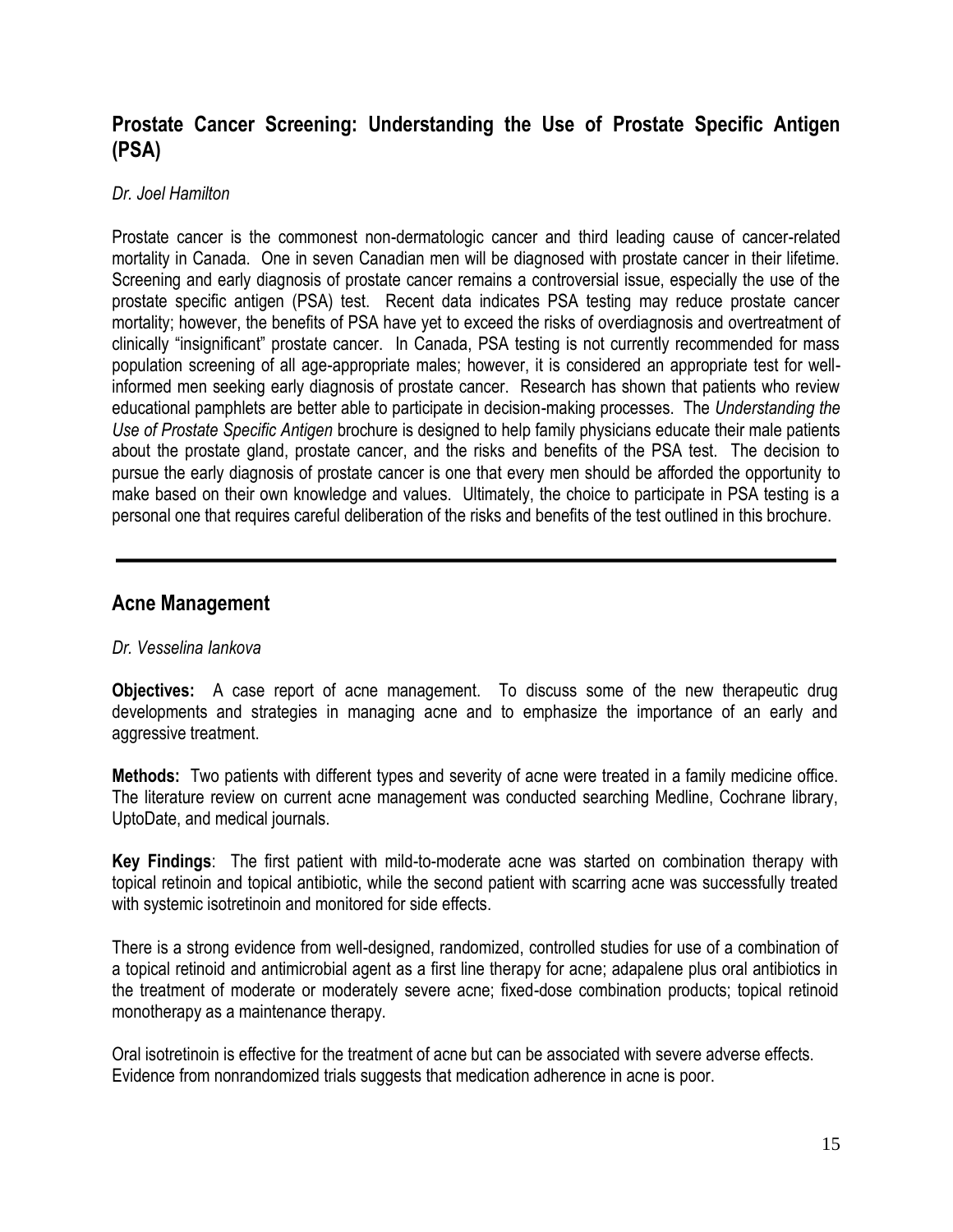**Conclusion:** There are highly effective acne treatments available. The family physician should offer help for the patient's acne as soon as he or she notices it because an early treatment minimizes the severity of acne, its negative psychological effects and prevents scaring. A vital step in managing acne is to take time to assess adherence and to take appropriate actions to enhance it.

## **Chronic Malnutrition in New Immigrant-Refugees**

#### *Dr. Kaleena Patel*

As Canada continues to welcome immigrants from a broad variety of countries, Canadian physicians are starting to see more cases of chronic malnutrition, along with the associated social and medical problems that used to be exclusive to developing nations. As more refugees find asylum in this country, physicians must increasingly be prepared to diagnose and treat this condition.

Bhutanese refugees from Nepal are the most recent group of refugees to be resettled in Canada, and chronic malnutrition is know to be a common problem in their refugee camps. This is despite the camps running for over twenty years by the UNHCR, following WHO guidelines. In preparation for their resettlement in southwestern Ontario, primary-care physicians need to be aware of the clinical presentation of chronic malnutrition, including stunted growth. By being aware of the available nutritional resources in the Bhutanese camps, and the most prevalent chronic and infectious diseases there, physicians can appropriately workup and treat chronic malnutrition in this population.

However social, cultural, and economic hardships of refugees still persist after they have been resettled, although for different reasons. Nevertheless, these factors can contribute to ongoing poor nutrition in these immigrants. Canadian physicians must be cognizant of these risk factors and be prepared to draw on community and public health resources to help their refugee patients.

It is only through taking a vested interest, and learning more about refugee history and health, that we can hope to identify the causes and solutions of chronic malnutrition in Canada"s growing immigrant population. By becoming better informed, Canadian physicians can work towards the objective of making Canada a safe haven where this problem has little or no foundation for those who come to it.

## **Adult Complications of Preterm Birth: a case report**

#### *Dr. Alexandra Schlosser*

**Objective**: To review a possible etiology of type 2 diabetes in a 21 year old female, presenting with BMI of 26 and known history of preterm birth. There was no family history of type 2 diabetes, she was not a member of a high-risk population and there was no personal history of dyslipidemia, polycystic ovarian syndrome, acanthosis nigricans, or hypertension.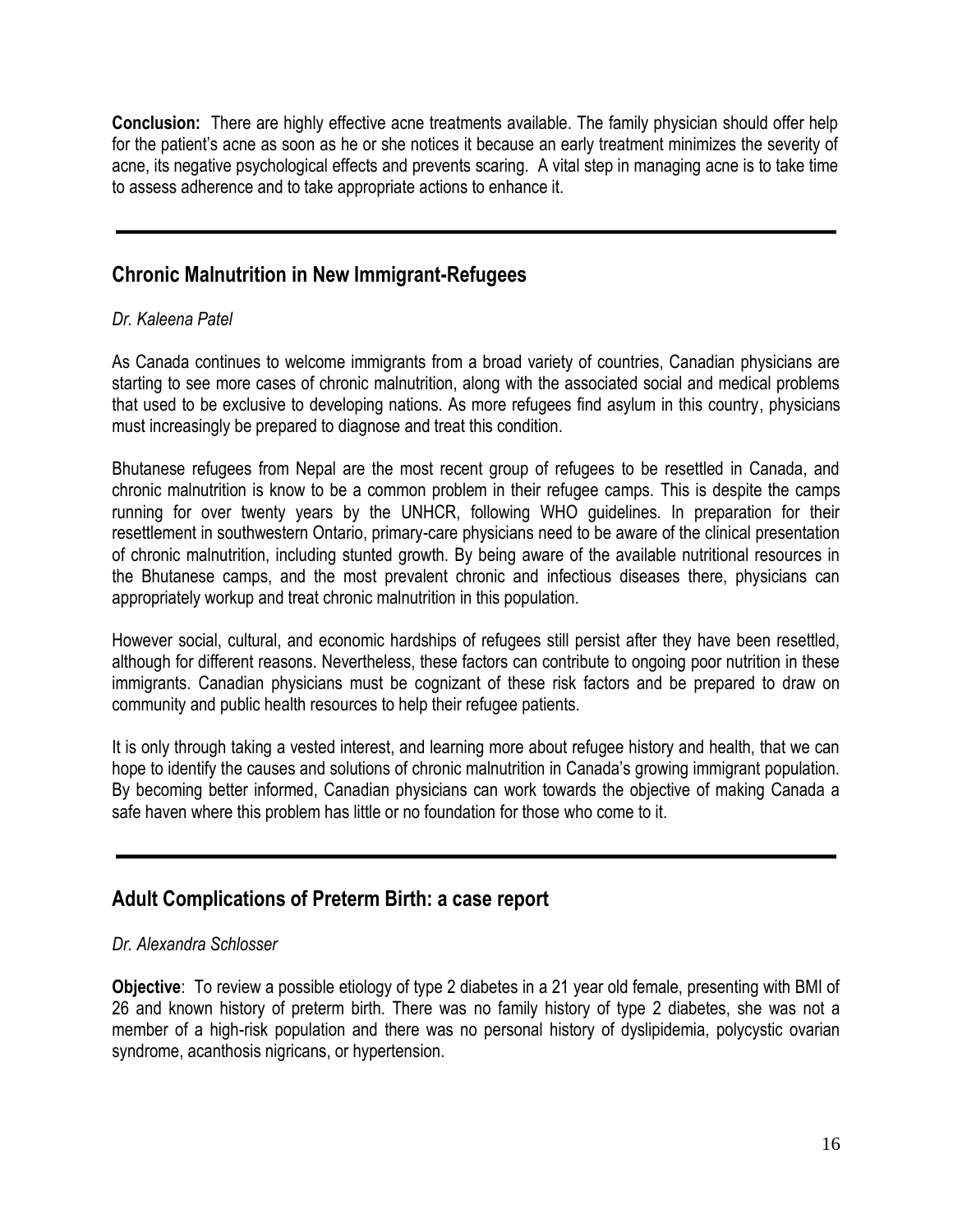**Methods**: Chart review of the patient and a literature review were completed. Literature review conducted through Medline using the keywords: "long-term complications of prematurity", "metabolic complications of prematurity", "type 2 diabetes and preterm birth", "type 2 diabetes and SGA", "hypertension and preterm birth".

**Results:** Review of the literature consistently demonstrates that small size at birth confers an increased risk for type 2 diabetes. Children born small at birth are insulin resistant compared to children born appropriate for gestational age. The insulin resistance may be due to arrested muscle development after preterm birth or by alterations in metabolism as a result of uteroplacental insufficiency causing a perceived fasting state. Chart review of the patient found she was born AGA, however in early infancy proceeded to fall off the growth curve until mid-childhood. She had significant catch-up growth after the age of 5, which research has also shown to be a risk factor for type 2 diabetes.

**Conclusions:** Small size at birth is associated with insulin resistance and consequently with increased risk of type 2 diabetes. The research suggests that the association depends on an interaction with catch-up growth in childhood and adolescence. Guidelines will be needed for assessment and management of patients born small at birth as high risk for cardiovascular disease even prior to diagnoses of hypertension, dyslipidemia and type 2 diabetes.

## **Delivery of a fetus in breech presentation**

#### *Dr. Raghad Shareef*

*Objectives:* To review Breech birth; to discus risks associated with it; and to go over the importance for clinicians to maintain the skills of breech delivery.

Literature review of two trials in vaginal delivery versus planned caesarean section of breech presentation.

Key Message: for a Vaginal Breech Delivery, careful selection of case and labour management in a modern obstetrical setting may achieve a level of safety similar to elective caesarean section

## **Parkinson's Disease in Primary Care**

#### *Dr. Kanwarinder Sidhu*

This is a case report of Mr. M, a 78 year old man living with Parkinson"s disease. His chronic illness has affected his ability to function and represents a common scenario that is often seen in a family physician"s office. This demonstrates that family physicians are in a position to understand the needs and concerns of patients. The issues discussed include how to manage Parkinson"s disease and its complications as well as how to help patients with Parkinson"s disease cope with the impact on their activities of daily living. Parkinson's disease is a disabling condition; but with a good knowledge base of its manifestations and options for therapy, family physicians can optimize the patients" capacity to function.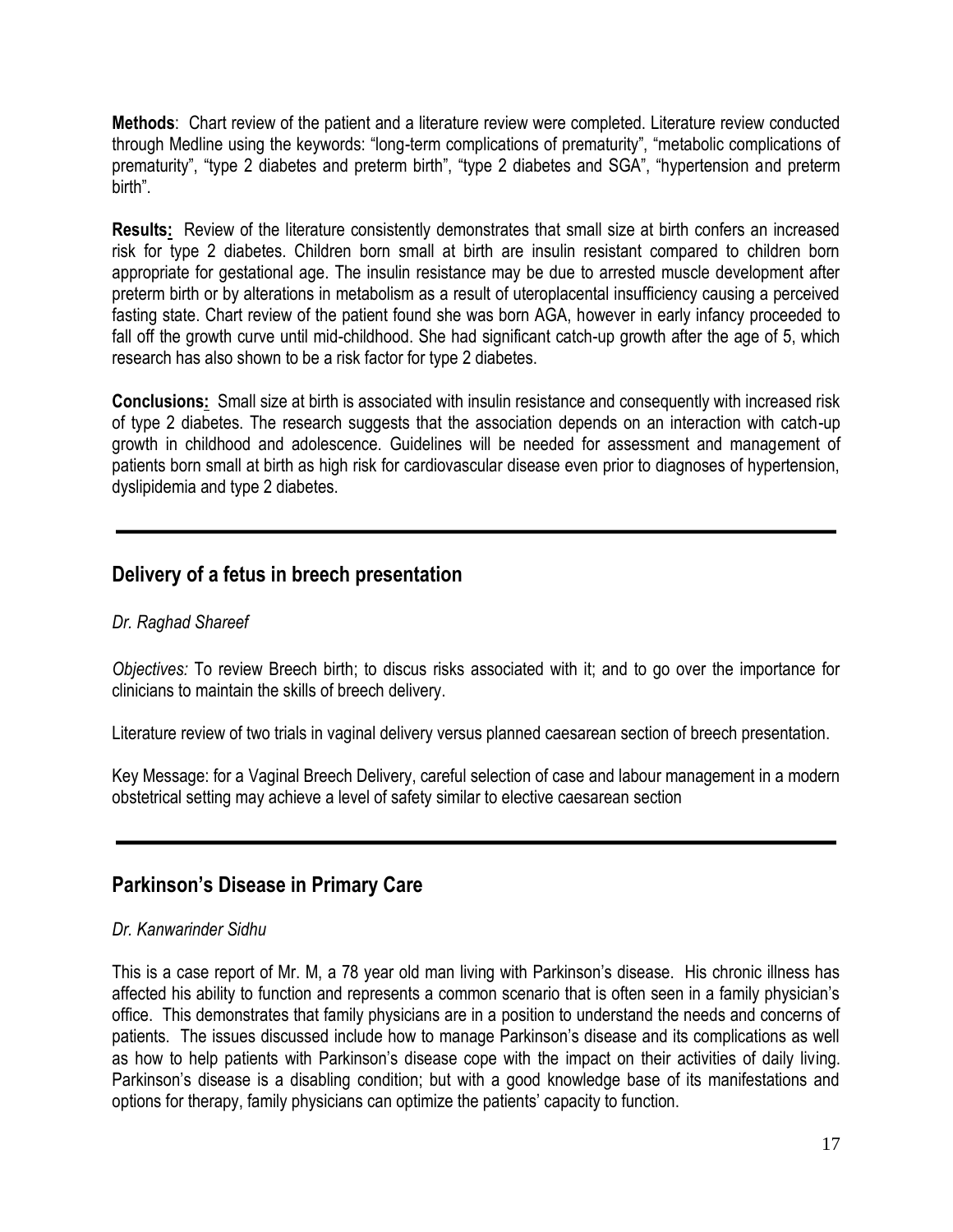## **Plan B Emergency Contraception: Knowledge, Experiences and Attitudes among Rural Women at an Academic Family Practice in Southwestern Ontario**

#### *Dr. Monique Renaud*

**Background**: Rural women are at high risk of unintended pregnancies. Plan B is a safe, effective way to prevent these; however, women in rural Canadian settings may experience barriers to accessing and utilizing Plan B.

**Objective**: This study will assess knowledge, experiences and attitudes regarding Plan B among rural women at an academic family practice in Mount Brydges, Ontario.

**Method**: All women presenting for routine care aged 18 to 45 who live outside London, Ontario were asked to complete a 25 question survey.

**Results**: 165 surveys were used for analysis. 81.8% of women had heard of Plan B, yet Aboriginals and those with lower education were less likely to be aware of its existence. 17.1% knew that Plan B was available on the shelf at pharmacies. 16.5% of women had used Plan B in the past and almost half of them experienced trouble accessing it from a pharmacy. 55.6% of women would use Plan B in the future and many would feel comfortable accessing it from the shelf.

**Conclusions**: Awareness of Plan B is high, yet past use has been low and women in this rural population face challenges accessing and using Plan B. Women had difficulty obtaining Plan B from pharmacies and less than 20% were aware that Plan B was available on the shelf. Many of these women would use Plan B in the future. Family doctors are important resources for Plan B information and further study will be necessary to delineate solutions to challenges facing rural women when it comes to Plan B.

## **"Economic Evaluation of Open Versus Endovascular Repair of Blunt Traumatic Thoracic Aortic Injuries"**

#### *Dr. Koka Pavan*

**Objectives:** During the last decade endovascular repair (EV) has replaced open surgical repair (OSR) as the preferred method of treatment of blunt traumatic thoracic aortic injuries (BTAI) at many trauma centers. This has resulted in reductions in mortality, length of stay and major complications, including paraplegia, with the added expense of the initial endograft, subsequent surveillance and reinterventions. The purpose of this study was to conduct an economic evaluation comparing these two methods of repair.

**Methods:** We performed an economic comparison of EV and OSR for the treatment of BTAI using a decision tree analysis with transition points derived from our institution"s experience and through a review of the literature. Over a 15-year period (1991-2006), 28 patients with BTAI were treated at our center (15 EV, 13 OSR). Costs were obtained from our hospital"s case costing center, the Ontario Case Costing Initiative, Ontario's Drug Benefit Formulary, and Ontario's Schedule of Benefits for physician costs.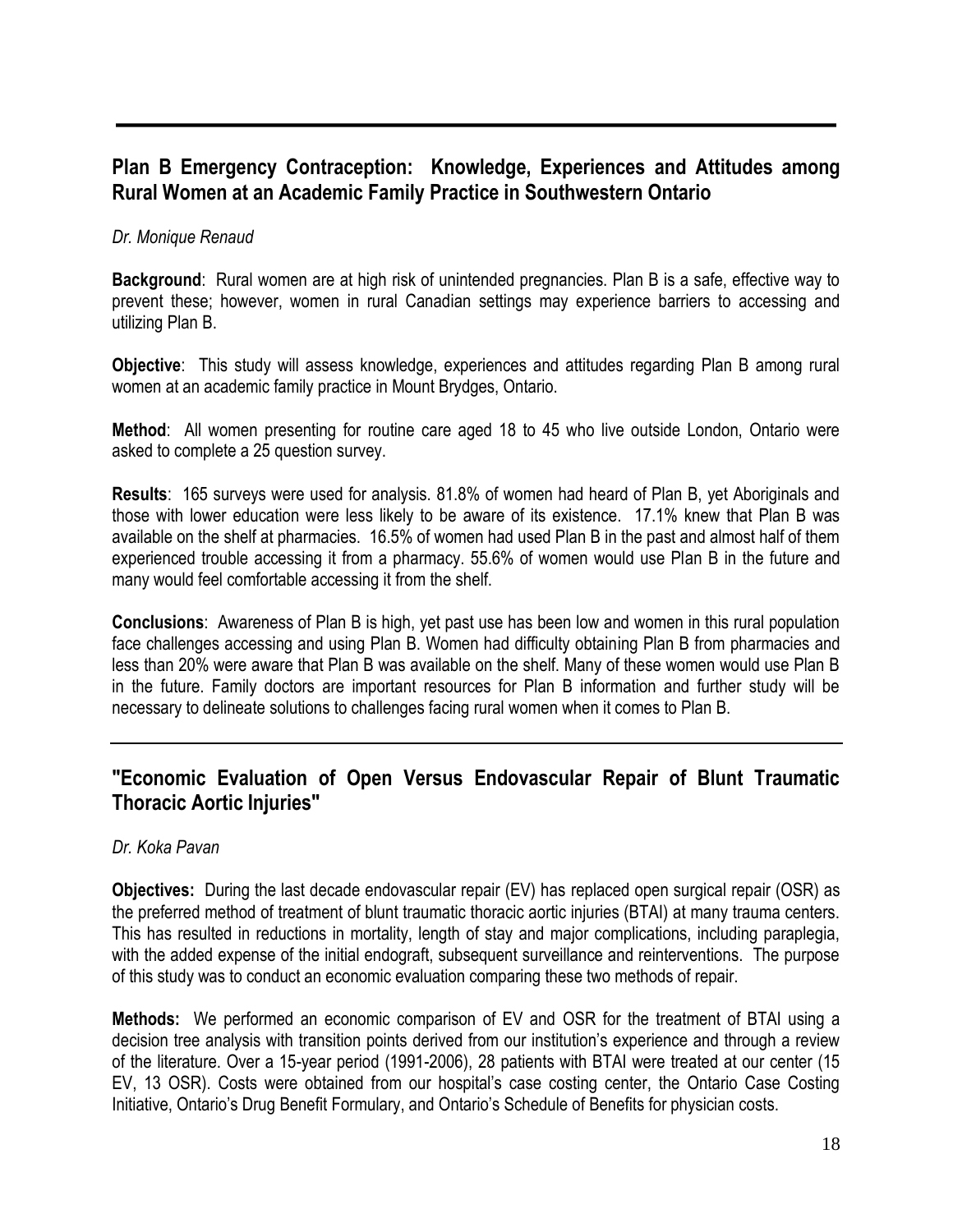**Results:** EV, when compared to OSR, resulted in decreased early mortality (7.2% vs. 22.5%), decreased composite outcome of mortality and paraplegia (7.7% vs. 27.6%) and decreased composite outcome of mortality and major complications (42.5% vs. 69.8%). Patients undergoing EV also had shorter intensive care unit (12.2 vs. 15.3 days), and total hospital length of stays (22.5 vs. 28.6 days) and ventilator days (8.0 vs. 9.2 days). Additionally, patients undergoing EV had decreased total one-year costs when compared to OSR (\$73,404 vs. \$76,365).

**Conclusions:** EV repair of BTAIs offers a survival advantage as well as a reduction in major morbidity, including paraplegia, compared to OSR, and results in a reduction in costs at one year. As a result, EV is the dominant therapy over OSR for these injuries.

## **Safety and efficacy of biologics in the treatment of Rheumatoid Arthritis**

*Dr. Shazia Faisal*

Rheumatoid arthritis (RA) is a chronic systemic inflammatory disease of unknown cause that primarily affects the peripheral joints in a symmetric pattern. RA causes joint destruction and thus often leads to considerable morbidity and mortality. With the recent addition of new and innovative therapies, the treatment of RA is rapidly advancing.

In the last decade, several biologics have been approved, and their use has revolutionized the treatment of rheumatoid arthritis. These biologics are targeted therapies that dramatically inhibit the progression of joint damage in rheumatoid arthritis. The term biological is used for therapeuticals produced by biotechnology. Biologicals can be native proteins like hormones, cytokines, and growth factors or engineered molecules such as therapeutic antibodies, antibody fragments or proteins constructs. Today, monoclonal antibodies are the fastest growing class of human pharmaceuticals. More than thirty antibodies and antibodyderivatives have been approved worldwide. Several hundreds more are being investigated in clinical trials in various therapeutic indications including oncology and autoimmune disease. Biologics are recommended for use in patients with rheumatoid arthritis who have a suboptimal response or intolerance to traditional disease-modifying antirheumatic drugs, such as methotrexate. Because of the high cost of biologics, different routes and administration schedules and different adverse event profiles, family physicians and rheumatologists need to know their relative benefits and safety when deciding on treatment.

On the basis of the studies reviewed in the literature, some studies support the assertion that anti-TNFalpha therapies for RA do not significantly increase the risk for cancer. As for the generalizability of data obtained from such large registries, we must keep in mind potential differences in ethnic makeup of the patients and drug utilization when applying these results to all patients with RA. But the findings of some other studies suggest that there is evidence of an increased risk of serious infections and a dose-dependent increased risk of malignancies in patients with rheumatoid arthritis treated with anti-TNF antibody therapy.

There is moderate-level evidence that biologics are efficacious and safe in the treatment of rheumatoid arthritis. However, significant heterogeneity in characteristics of trial populations implies that these finding must be interpreted with caution. The withdrawal and toxicity profile appears acceptable at the present time but there is a need for longer comparative effectiveness studies of biologics to provide data about the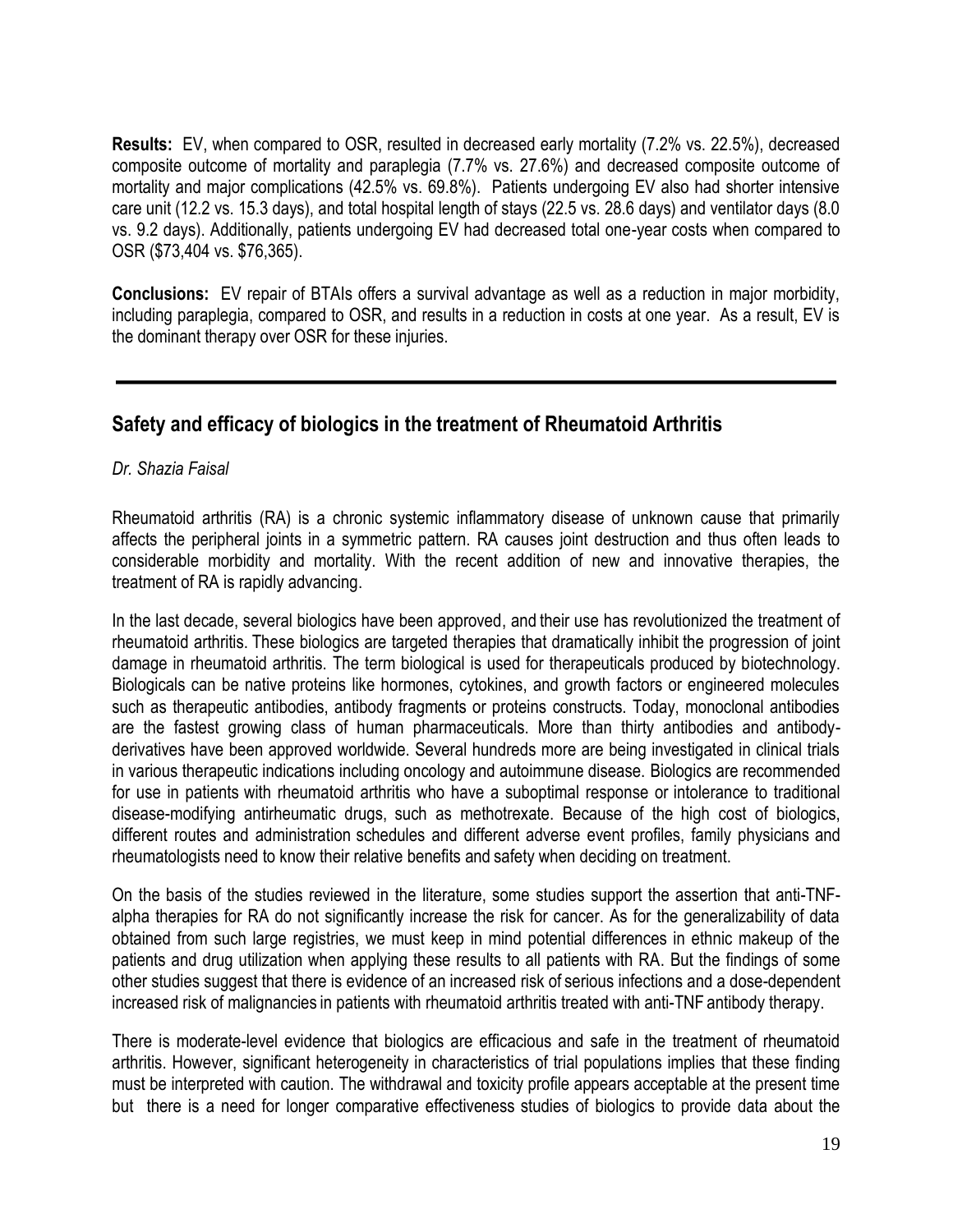relative and absolute benefit and safety of biologics during various stages of rheumatoid arthritis (early, established and late), the various levels of functional limitation (mild, moderate and severe limitation) and the nature of prior treatment (traditional disease-modifying antirheumatic drugs v. biologics v. both).

This information will help patients and clinicians make informed decisions about these therapies in the ever expanding area of new, effective therapies for rheumatoid arthritis. The optimal determination of the riskbenefit ratio will depend on continued careful monitoring and analysis of safety information.

## **The Utility of BpTRU Machine in the Primary Care Physicians' Office Literature Review**

#### *Dr. Alina Nuica*

**Introduction:** High blood pressure is a well recognized risk factor for coronary heart disease, stroke, and chronic kidney disease. Accurate measurement of blood pressure is essential to classify individuals as hypertensive and to guide management. The purpose of this review is to evaluate the utility of BpTRU (BpTRU Medical Devices, Ltd., Coquitlam, British Columbia, Canada) in the diagnosis and management of hypertension.

**Method**: Literature search using Pub Med search engine. The review included the articles published after 2003, after BpTRU (BpTRU Medical Devices, Ltd., Coquitlam, British Columbia, Canada), was validated as

an automated sphygmomanometer and became available for routine use in the office or clinic in 2001.<sup>13</sup>

**Keywords**: home blood pressure monitoring, hypertension, BpTRU, primary care, automated blood pressure, white coat hypertension, automated sphygmomanometers.

**Conclusion:** Data from non-randomized, uncontrolled trials suggests that the average of five BpTRU measurements, taken while the patient is alone, more reliably reflects "resting" blood pressure compared to manual measurements taken with a stethoscope and sphygmomanometer. The white coat response associated with office blood pressure measurements can be virtually eliminated by recording blood

pressure with the automated BpTRU device with patients resting alone in a quiet examining room.

## **Advanced Therapeutics in Chronic Plaque Psoriasis for the General Practitioner**

#### *Dr. Stephen Burgess*

Chronic plaque psoriasis is a heavy disease burden in North America and the rest of the world. In recent years, huge advances in the way psoriasis is treated have become available but remain underutilized due to unfamiliarity and uncertainty with the novel therapeutics. A systematic review was conducted of the recent body of literature surrounding psoriasis therapeutics including large RCTs and expert panel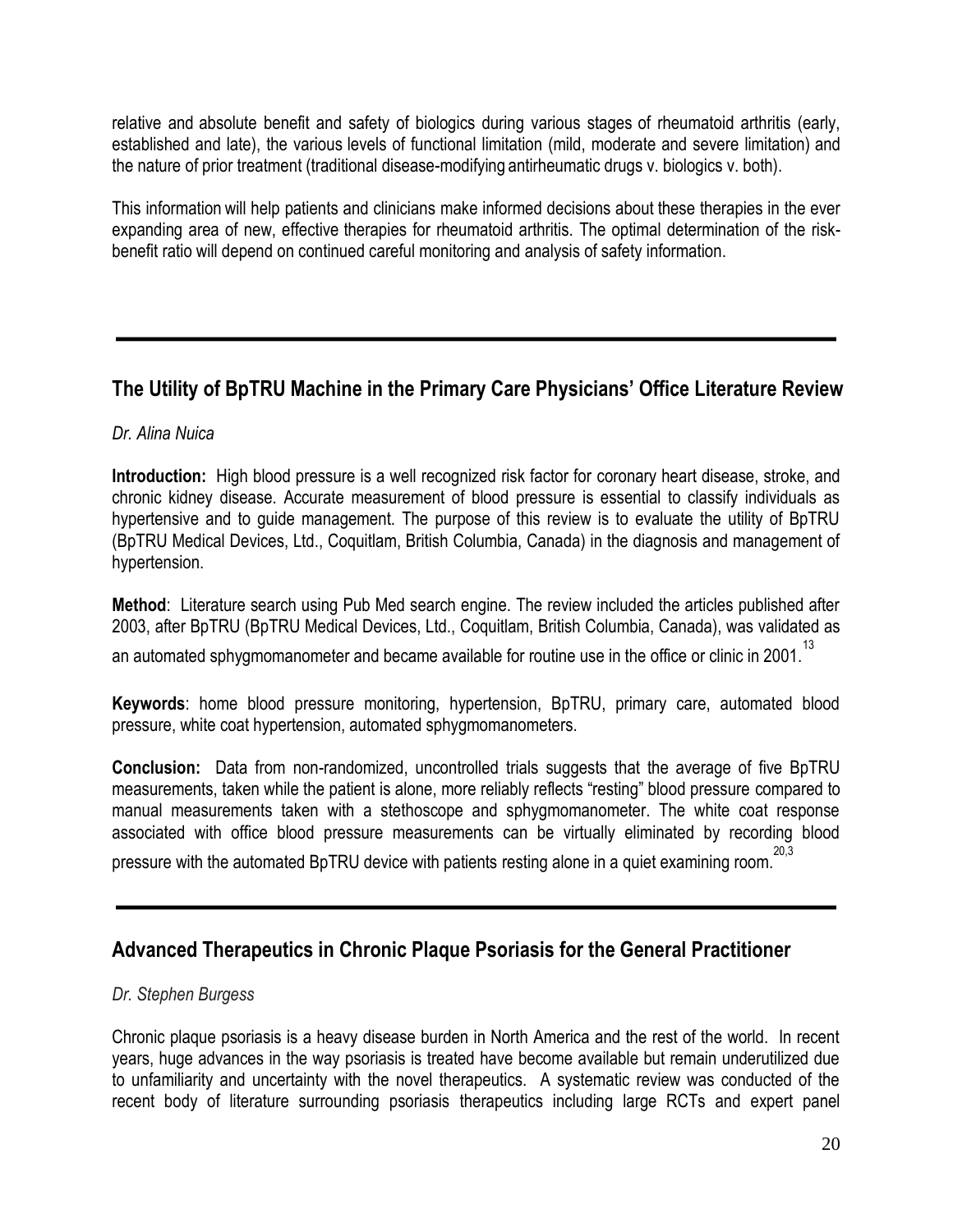guidelines. From this information, general guiding details including indications, safety and monitoring protocols were summarized for all of the major therapeutic options. This review is intended to introduce and encourage the general practitioner to explore deeper into the therapeutic options for this frustrating yet treatable disease.

## **An update on Child Automobile Restraint Systems for General Practitioners**

#### *Dr. Patricia Lee*

**Objective:** To provide a comprehensive 'best-practice' update on child automobile safety restraints using the latest evidence for general practitioners (GPs).

**Methods:** Studies pertaining to child automobile safety restraints were selected using MEDLINE, EMBASE, Transport Database, CINAHL, and the Cochrane Database of Systematic Reviews. All titles and relevant abstracts published from 2005 to March of 2010 in the English language on human subjects aged 0-18 years were reviewed. A total of 20 articles were reviewed in more detail and form the evidence base for the update.

**Key Findings:** Appropriate usage of child automobile restraint systems is effective in significantly decreasing the risk of death and injury from motor vehicle collisions (MVC) in children. Rear-facing car seats should be used for as long as possible, preferably until the child reaches the weight of 30-35 lbs. All children less than 12 years of age should be placed in the rear of the car, preferably in the center seat. Physicians need to advise caregivers of the best medical practice based on evidence, despite of disparities between published guidelines and legislations.

**Conclusions:** Motor vehicle occupant injuries are amongst the leading causes of death and disability for children in Canada. Appropriate use of child automobile restraint systems can significantly decrease motor vehicle related fatalities and injuries. Physicians can play a key role in ensuring the best medical practice in the use of child automobile restraint systems by consistently counseling caregivers during routine wellchild visits.

## **Screening for Intimate Partner Violence in Primary Care: The Result of a Systematic Literature Review**

#### *Dr. Marcia Ann Nicholson*

**Rationale:** To examine literature and evidence on screening for intimate partner violence and how this information can be used to assist primary care physicians in effectively identifying female patients with a history of intimate partner violence.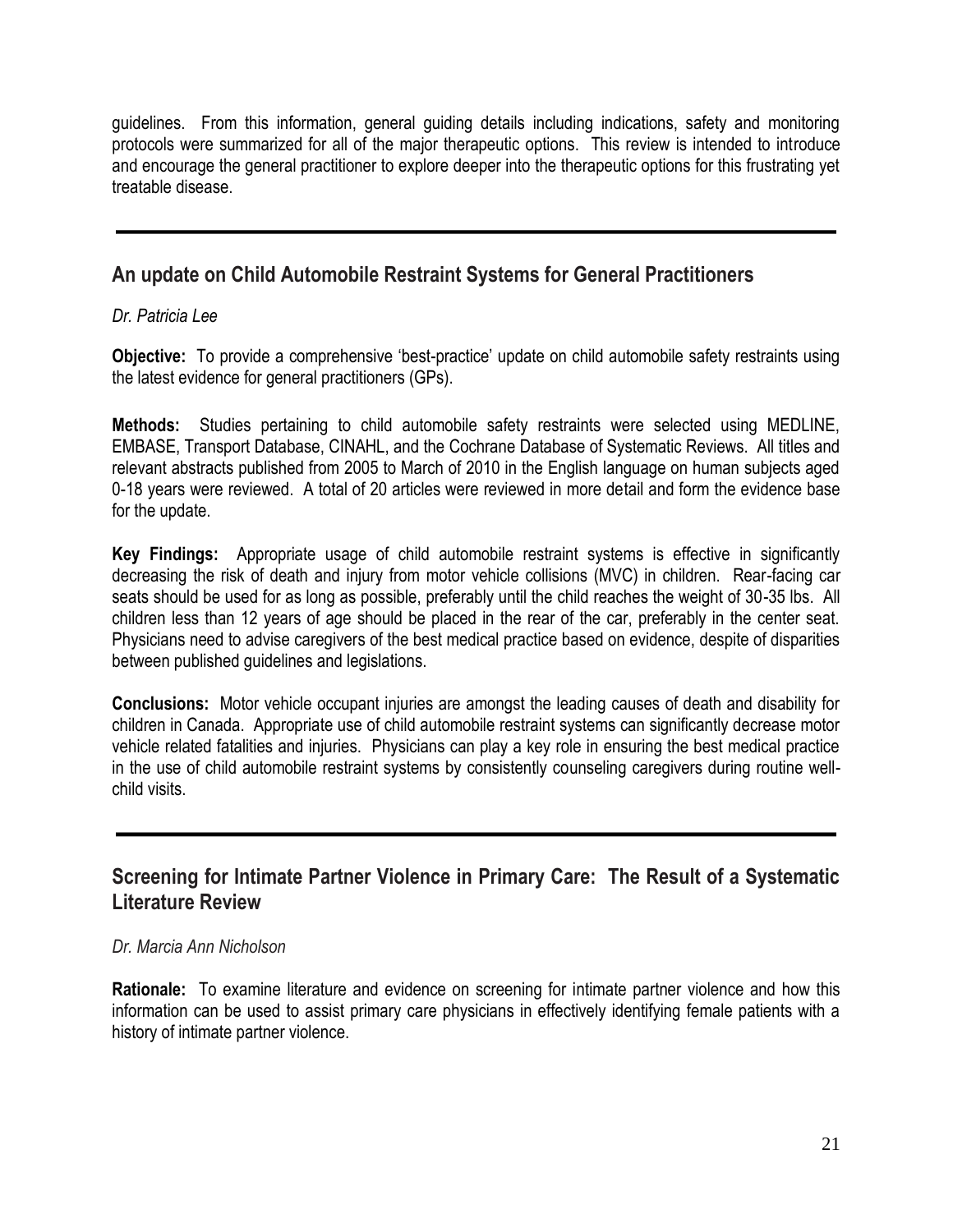**Design:** Systematic review of research and review articles published in the past 3 years except for the article "Development of the Woman Abuse Screening Tool for Use in Family Practice" which was published in June 1996.

**Search strategy/Methods:** Three electronic databases were searched for articles published in the past 3 years  $\rightarrow$  PubMed Central, PubMed and Medline. David Le Sauvage of the Canadian Library of Family Medicine in London, Ontario helped with the electronic search for articles.

The Core Clinical Journal subset which looks at the most authoritative English language journals was used to limit the number of articles. The Psychological/Sociological/Social Sciences databases were also covered. Reference to child/children/adolescent/infant was removed.

Although I wanted to include English language journals and Canadian articles, I did not limit the articles reviewed to these criteria. As the issue of domestic violence towards women in particular that of intimate partner violence transcends geographical boundaries; I saw a need to review articles from around the world.

Age limit: 19 years old and above

Search terms: MeSH (Medical Subject Headings controlled vocabulary searched in the MeSH index)

Textwords searched in the title, abstract and MeSH index: domestic violence, spouse abuse, wife abuse, partner abuse, woman abuse, woman abuse screening tool, wast, screen, screened, screens, screening, mass screening, identify [searched in title only], research methodology, research.

**Results:** This generated nearly 2 000 references. Publication types searched for, using the limits function: review, comparative study, clinical trial, meta analysis, randomized controlled trial, controlled clinical trial, multicenter study.

675 results (with some duplicates) were examined for suitability using the title, abstract or MeSH terms from which the final set was selected. Out of these, 27 papers and the article "Development of the Woman Abuse Screening Tool for Use in Family Practice" which was published in June 1996 by J Brown, B Lent, P Brett, G Sas and L Pederson were selected for review.

## **Pediatric Depression: Underdiagnosed and Undertreated**

#### *Dr. Beatric Osoro*

**Background:** Major depressive disorder is significantly under-diagnosed and under-treated, particularly in the primary care environment<sup>i</sup>. Although more patients are seeking help for depression and the utilization of antidepressants is on the rise, the level of treatment is inadequate.<sup>ii</sup> More importantly, knowledge about depression in children and adolescents and skills in its management lags behind that for adults.iii Statistic Canada and the National Institute of Mental health have reported a rise in the rates of youth suicide in the